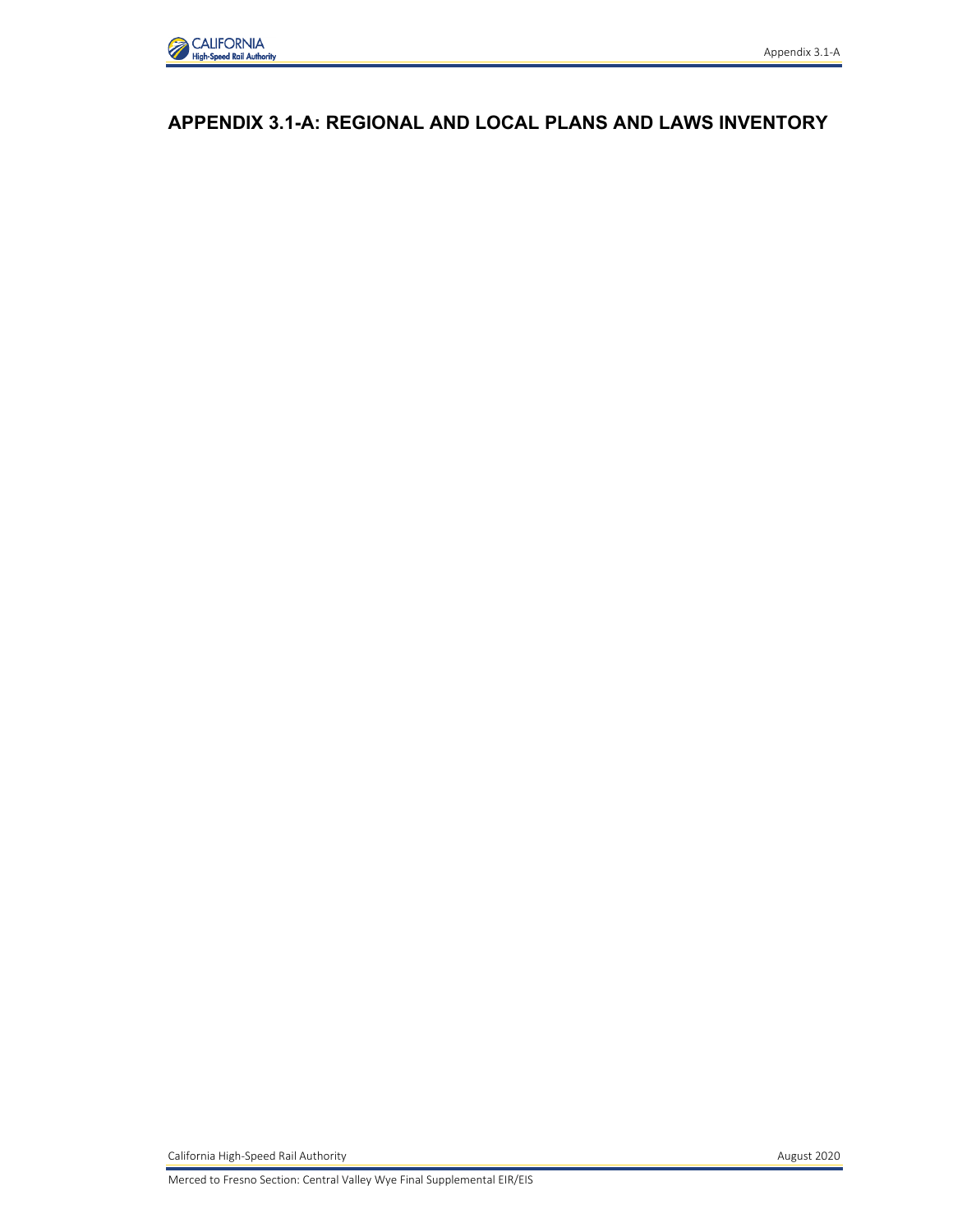

# **APPENDIX 3.1-A: REGIONAL AND LOCAL PLANS AND LAWS INVENTORY**

# **Table 1 Transportation**

| <b>City/County</b>   | Regional and Local Plan / Law (Year)                                                                                                                                                                                                                                                                                                                                                                                                                                                                    |
|----------------------|---------------------------------------------------------------------------------------------------------------------------------------------------------------------------------------------------------------------------------------------------------------------------------------------------------------------------------------------------------------------------------------------------------------------------------------------------------------------------------------------------------|
| <b>Merced County</b> | 2030 Merced County General Plan (2013), Transportation and Circulation<br>Element. This element of the general plan establishes goals, policies and<br>programs to address the circulation of people, vehicles, and goods throughout the<br>county. It specifies roadway classifications and level-of-service standards for<br>existing roadways.                                                                                                                                                       |
|                      | 2014 Regional Transportation Plan for Merced County (2014). The Regional<br>Transportation Plan includes goals, objectives, policies and programs regarding<br>transportation throughout the county.                                                                                                                                                                                                                                                                                                    |
|                      | Short Range Transit Plan 2012-2017 (Transit JPA for Merced County 2012).<br>Reviews the public transit services within Merced County, lays out a 10-Year<br>Vision for an enhanced transit network, and proposes a stepwise approach to<br>pursing that vision over the next 5 years, under two potential scenarios.                                                                                                                                                                                    |
| Madera County        | Draft Madera Countywide Airport Land Use Compatibility Plan (2015).<br>Contains the individual Compatibility Plan for the Chowchilla Municipal Airport. As<br>a public-service airport owned and operated by the city, the Chowchilla Municipal<br>Airport is subject to an airport master plan and land use compatibility plan<br>prepared by the Madera County Airport Land Use Commission, for regulating land<br>use within airport safety zones to minimize airport hazards and risk of accidents. |
|                      | 2014 Madera County Regional Transportation Plan (2014). This long-range<br>transportation plan establishes policies, goals, and objectives to ensure that the<br>County's transportation system and implementation policies and programs safely<br>and efficiently accommodate the growth envisioned in the general plans of Madera<br>County and its cities.                                                                                                                                           |
|                      | Madera County 2004 Regional Bicycle Transportation Plan (2004). Addresses<br>the needs of commuting and recreational cyclists throughout the county, and<br>suggests needed improvements and additions to the bikeway routes and facilities.<br>The plan also serves as a basis for future investment in bicycle and pedestrian<br>infrastructure and identifies development priorities, funding sources, and grant<br>opportunities.                                                                   |
|                      | Madera County General Plan (1995). The county plan establishes goals and<br>policies for the long-range planning and development of the county's roadway<br>system to ensure the safe and efficient movement of people and goods.                                                                                                                                                                                                                                                                       |
| City of Chowchilla   | City of Chowchilla 2040 General Plan (2011), Circulation Element. This<br>element of the general plan establishes goals, policies and programs to address<br>the circulation of people, vehicle, and goods throughout the county. It specifies<br>roadway classifications and level-of-service standards for existing roadways, and<br>identifies existing bicycle and pedestrian facilities.                                                                                                           |
| City of Merced       | City of Merced 2013 Bicycle Transportation Plan (2013). A comprehensive<br>planning document that describes Merced's existing bikeway system, a vision for<br>its future, and a prioritized list of projects to be constructed. The Merced Bicycle<br>Transportation Plan also enables the City of Merced to compete for state funds for<br>bike-related improvements.                                                                                                                                  |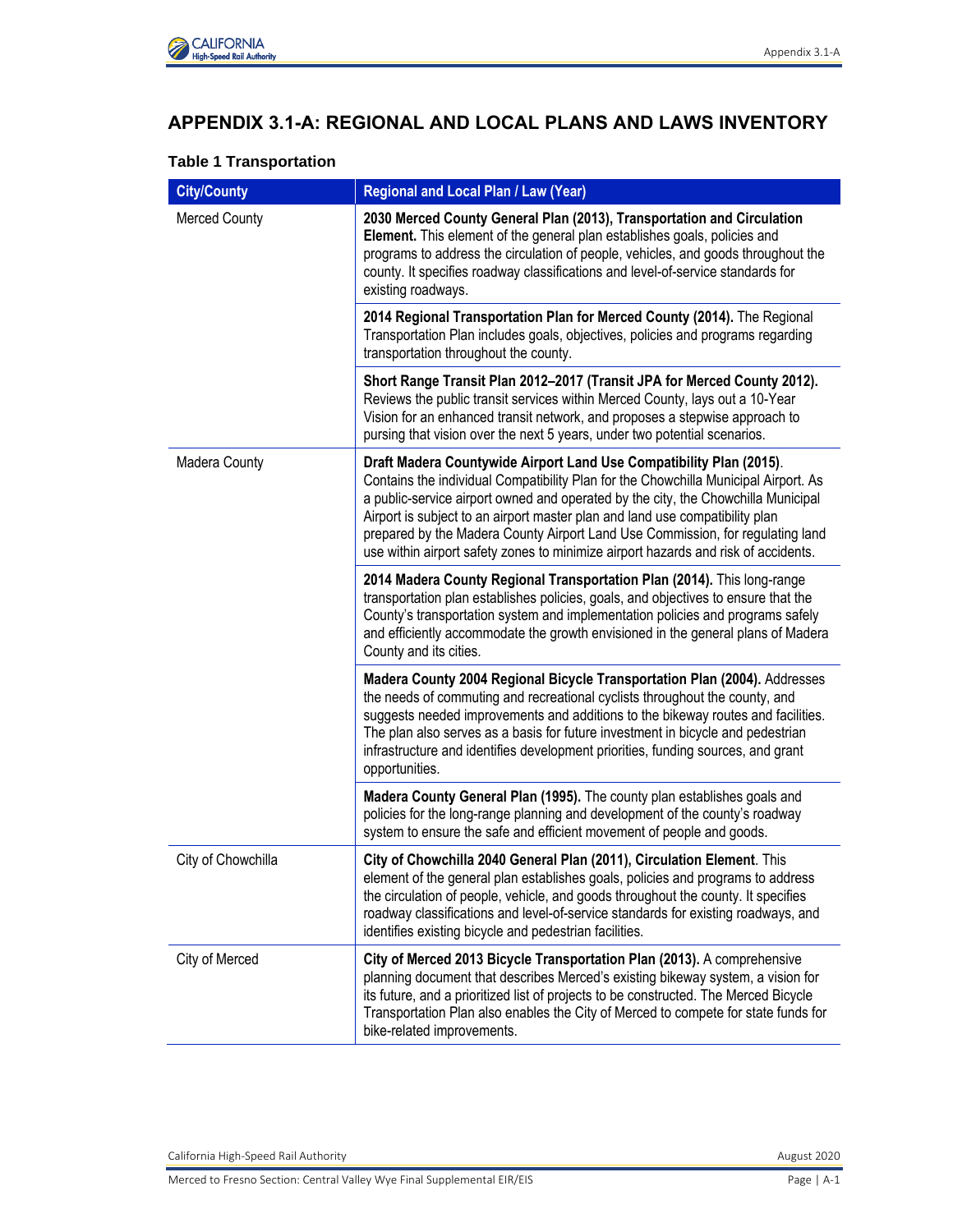| <b>City/County</b>       | <b>Regional and Local Plan / Law (Year)</b>                                                                                                                                                                                                                                                                                                                                                                                                                                                                                                           |
|--------------------------|-------------------------------------------------------------------------------------------------------------------------------------------------------------------------------------------------------------------------------------------------------------------------------------------------------------------------------------------------------------------------------------------------------------------------------------------------------------------------------------------------------------------------------------------------------|
| <b>Stanislaus County</b> | Stanislaus County Airport Land Use Compatibility Plan (ALUCP) (2015). This<br>plan contains the individual Compatibility Plan for the Oakdale Municipal Airport.<br>The basic function of the plan is to promote compatibility between the airport and<br>the surrounding land uses to the extent that the surrounding area has not already<br>been developed in incompatible uses. The plan accomplishes this function through<br>establishment of compatibility criteria applicable to new development within certain<br>boundaries of the airport. |

*Source: Madera County, 1995, 2014a; MCAG, 2014; Merced County, 2013a, 2013b; City of Chowchilla, 2011a; City of Merced, 2013; Stanislaus County, 2015*

| <b>City/County</b>       | Regional and Local Plan / Law (Year)                                                                                                                                                                                                                                                                                                                                    |
|--------------------------|-------------------------------------------------------------------------------------------------------------------------------------------------------------------------------------------------------------------------------------------------------------------------------------------------------------------------------------------------------------------------|
| <b>Merced County</b>     | 2030 Merced County General Plan (2013). The plan includes elements that aim<br>to reduce air quality effects from new development projects.                                                                                                                                                                                                                             |
| Madera County            | Madera County General Plan (1995). The plan includes goals and policies to<br>improve overall air quality in the county, integrate air quality into transportation<br>planning, and guidance for air quality planning and management.                                                                                                                                   |
|                          | Madera County General Plan (2010a), Air Quality Element. The Air Quality<br>Element provides goals, policies and objectives that will lead to improved air<br>quality within its jurisdiction.                                                                                                                                                                          |
| City of Chowchilla       | City of Chowchilla 2040 General Plan (2011). The general plan includes policies<br>to reduce air pollution through land use, transportation, and energy use planning.                                                                                                                                                                                                   |
| Fresno County            | Fresno County General Plan (2003), Open Space and Conservation Element.<br>The Open Space and Conservation Element of the Fresno County General Plan<br>contains goals and policies aimed at improving air quality and minimizing the<br>effects of air pollution within the County.                                                                                    |
| <b>Stanislaus County</b> | Stanislaus County General Plan (2016), Open Space Element. The Open<br>Space Element of the Stanislaus County General Plan includes goals and policies<br>aimed at reducing the air quality effects of new projects.                                                                                                                                                    |
| City of Merced           | Merced Vision 2030 General Plan (2015a), Sustainable Development Element.<br>The Merced Vision 2030 General Plan Sustainable Development Element contains<br>goals and policies aimed at reducing air quality emissions and to accurately<br>determine and fairly mitigate the local and regional air quality impacts of projects<br>proposed in Merced.                |
| City of Waterford        | Waterford Vision 2025 General Plan (2006), Sustainable Development<br>Element. The Sustainable Development Element of the Waterford Vision 2025<br>General Plan contains goals and policies aimed at reducing air quality emissions<br>and to accurately determine and fairly mitigate the local and regional air quality<br>impacts of projects proposed in Waterford. |

### **Table 2 Air Quality**

*Sources: Fresno County, 2003; Stanislaus County, 2016a; Merced County, 2013a; Madera County, 1995, 2010a; City of Chowchilla, 2011a; City of Merced 2015a; City of Waterford, 2006*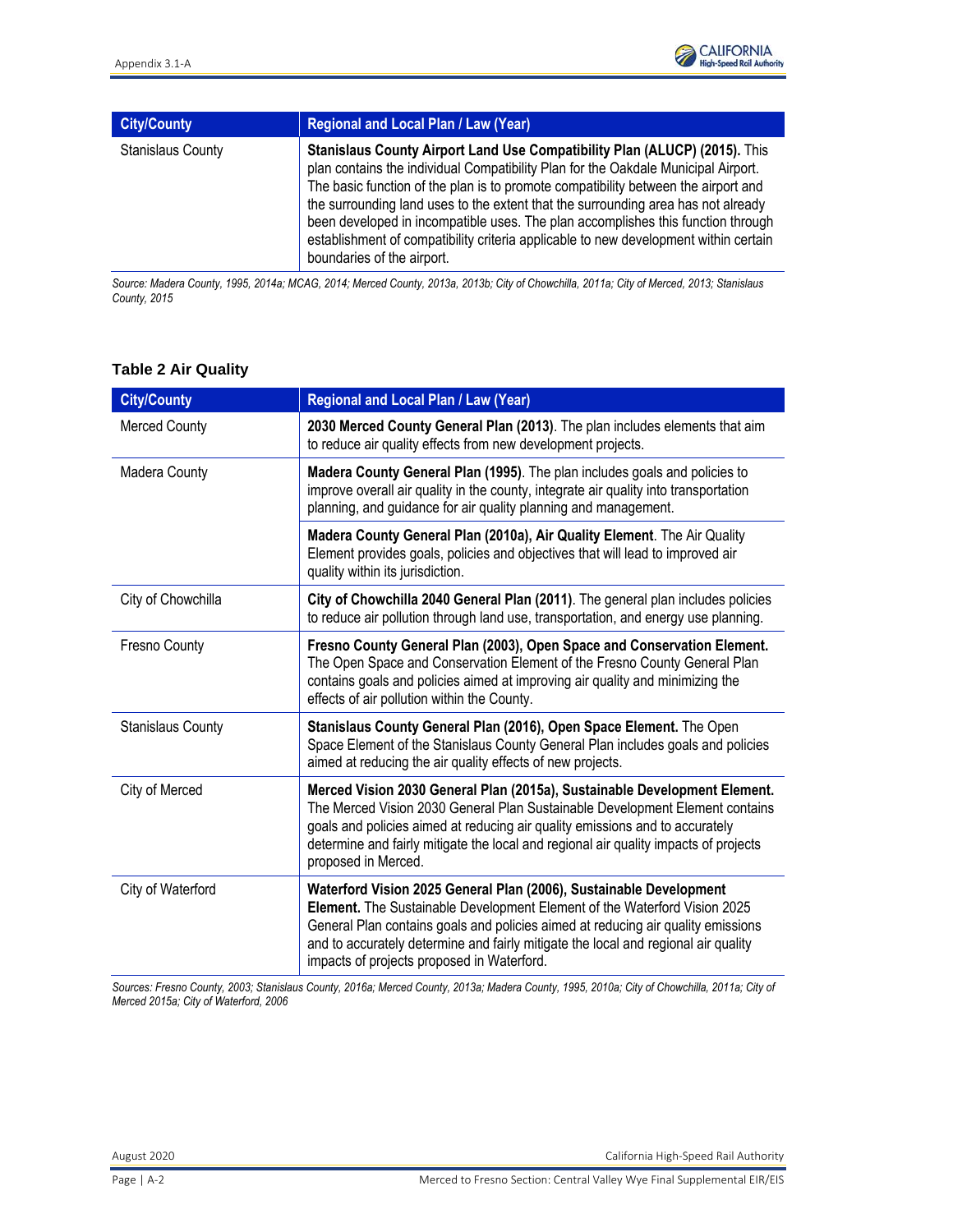

### **Table 3 Noise and Vibration**

| <b>City/County</b>       | Regional and Local Plan / Law (Year)                                                                                                                                                                                                                                                                                         |
|--------------------------|------------------------------------------------------------------------------------------------------------------------------------------------------------------------------------------------------------------------------------------------------------------------------------------------------------------------------|
| <b>Merced County</b>     | 2030 Merced County General Plan (2013), Health and Safety Element. The<br>Health and Safety Element of this general plan establishes policies and noise level<br>standards that guide decisions concerning land uses and protect people from<br>exposure to excessive noise.                                                 |
| Madera County            | Madera County General Plan (1995), Noise Element. The intent of this noise<br>element is to protect Madera County residents from exposure to excessive noise<br>and vibration through the implementation of standards and policies for<br>transportation and non-transportation noise sources.                               |
|                          | Madera County Noise Regulations (2001), Code, Chapter 9.58.020 - General<br>Noise Regulations. This chapter of the Madera County Code establishes noise<br>regulations to protect persons from excessive noise within or near residences,<br>schools, churches, hospitals, or public libraries.                              |
| Fresno County            | Fresno County General Plan (2003), Noise Element. Fresno County's Noise<br>Element identifies existing and future noise sources, and establishes policies to<br>protect residents from exposure to excessive noise and to guide the development<br>of compatible land uses.                                                  |
|                          | Fresno County Code of Ordinances (2016), Chapter 08.40.060, Noise Source<br>Exemptions. Noise sources associated with construction, provided such activities<br>do not take place before six a.m. or after nine p.m. on any day except Saturday or<br>Sunday, or before seven a.m. or after five p.m. on Saturday or Sunday. |
| <b>Stanislaus County</b> | Stanislaus County General Plan (2016), Noise Element. The intent of this noise<br>element is to protect Stanislaus County residents from exposure to excessive<br>noise and vibration through the implementation of standards and policies for<br>transportation and non-transportation noise sources.                       |
| City of Chowchilla       | City of Chowchilla 2040 General Plan (2011), Noise Element. Chowchilla's<br>Noise Element identifies existing and future noise sources, and establishes<br>policies to protect residents from exposure to excessive noise and to guide the<br>development of compatible land uses.                                           |
| City of Merced           | City of Merced Vision 2030 General Plan (2012), Noise Element. The intent of<br>this element is to protect Merced residents from exposure to excessive noise and<br>vibration through the implementation of standards and policies for transportation<br>and non-transportation noise sources.                               |
| City of Waterford        | City of Waterford Vision 2025 General Plan (2006), Noise Element. This noise<br>element identifies existing and future noise sources, and establishes policies to<br>protect residents from exposure to excessive noise and to guide the development<br>of compatible land uses.                                             |

*Source: Merced County, 2013a; Madera County, 1995; Stanislaus County, 2016a; Fresno County, 2003; City of Chowchilla, 2011a; City of Merced, 2012; City of Waterford, 2006*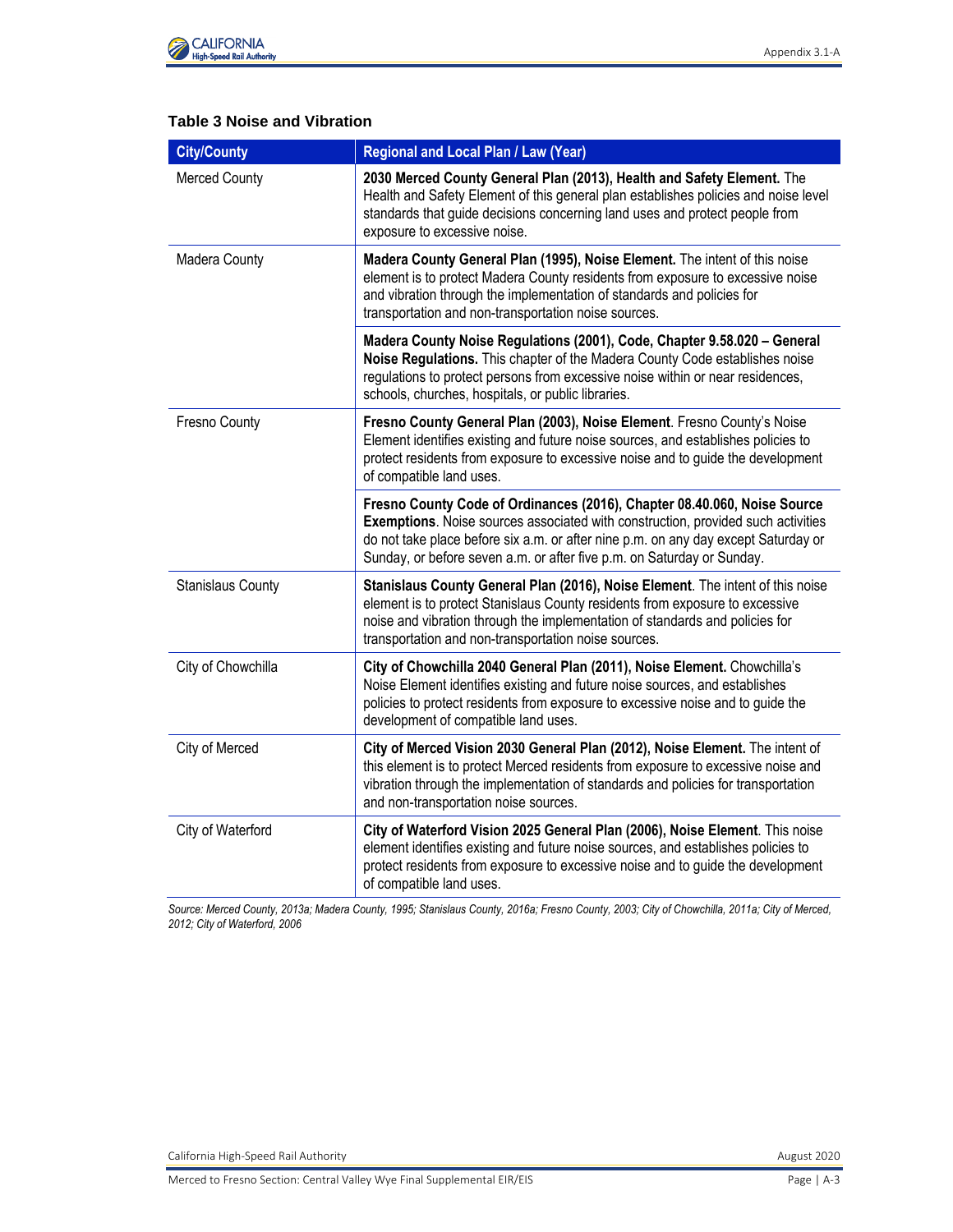| <b>City/County</b>   | <b>Regional and Local Plan / Law (Year)</b>                                                                                                                                                                                                                                                                                                      |
|----------------------|--------------------------------------------------------------------------------------------------------------------------------------------------------------------------------------------------------------------------------------------------------------------------------------------------------------------------------------------------|
| <b>Merced County</b> | 2030 Merced County General Plan (2013), Public Facilities and Services<br><b>Element.</b> This element of the general plan establishes policies that address the<br>provision of utilities in Merced County and require minimization of electromagnetic<br>impacts on residents and mitigation of electrical interference to adjacent land uses. |
| Madera County        | Madera County General Plan (1995), Public Facilities and Services Element.<br>This element of the general plan establishes policies to guide the placement of<br>electrical utilities and minimize impacts (e.g., electromagnetic) on residents.                                                                                                 |
|                      | Madera County Code of Ordinances, Chapter 18.78. The code includes<br>regulations for electrical or electronic inference, including Chapter 18.78.010 A.1<br>(a) Airport/Airspace Overlay District.                                                                                                                                              |
| City of Chowchilla   | City of Chowchilla 2040 General Plan (2011), Public Facilities and Services<br>Element. This element of Chowchilla's general plan establishes policies that are<br>designed to provide adequate public utilities.                                                                                                                                |
|                      | City of Chowchilla Code of Ordinances. The code includes regulations related<br>to electrical interference, including 14.08.060 Airport/Airspace Zoning.                                                                                                                                                                                         |

#### **Table 4 Electromagnetic Fields and Electromagnetic Interference**

*Source: Merced County, 2013a; Madera County, 1995; City of Chowchilla, 2011a*

#### **Table 5 Public Utilities and Energy**

| <b>City/County</b>   | Regional and Local Plan / Law (Year)                                                                                                                                                                                                                                                                                                                                                                                                                 |
|----------------------|------------------------------------------------------------------------------------------------------------------------------------------------------------------------------------------------------------------------------------------------------------------------------------------------------------------------------------------------------------------------------------------------------------------------------------------------------|
| <b>Merced County</b> | 2030 Merced County General Plan (2013), Public Facilities and Services<br>Element. The Public Facilities and Services Element of the general plan<br>establishes policies that address the provision and placement of public utilities and<br>services, including gas and electric, communications, telecommunications, water,<br>sewer, and storm water drainage. The natural resources element addresses<br>efficient energy use and conservation. |
|                      | Merced County Code, Title 9 (2009) - General Health and Safety. Title 9 of the<br>Merced County Code establishes standards for refuse disposal and collection, for<br>pollutants in stormwater discharges, and for the location, construction,<br>maintenance, abandonment and destruction of wells.                                                                                                                                                 |
|                      | Merced Integrated Regional Water Management Plan (2013). This plan<br>encourages sustainable water uses through the implementation of a series of<br>water management objectives.                                                                                                                                                                                                                                                                    |
|                      | Storm Water Management Program (2007). The stormwater management<br>program addresses stormwater drainage and management through the county.                                                                                                                                                                                                                                                                                                         |
| Madera County        | Madera County General Plan (1995). The plan lays out goals and policies to<br>guide development, including policies on placement of public utilities and services<br>and storm water drainage in the county.                                                                                                                                                                                                                                         |
|                      | Madera County Integrated Regional Water Management Plan (2014). The main<br>objectives of the plan are water resource management optimization, evaluating<br>and increasing water supplies, water quality protection and improvement, and<br>flood control planning.                                                                                                                                                                                 |

August 2020 California High-Speed Rail Authority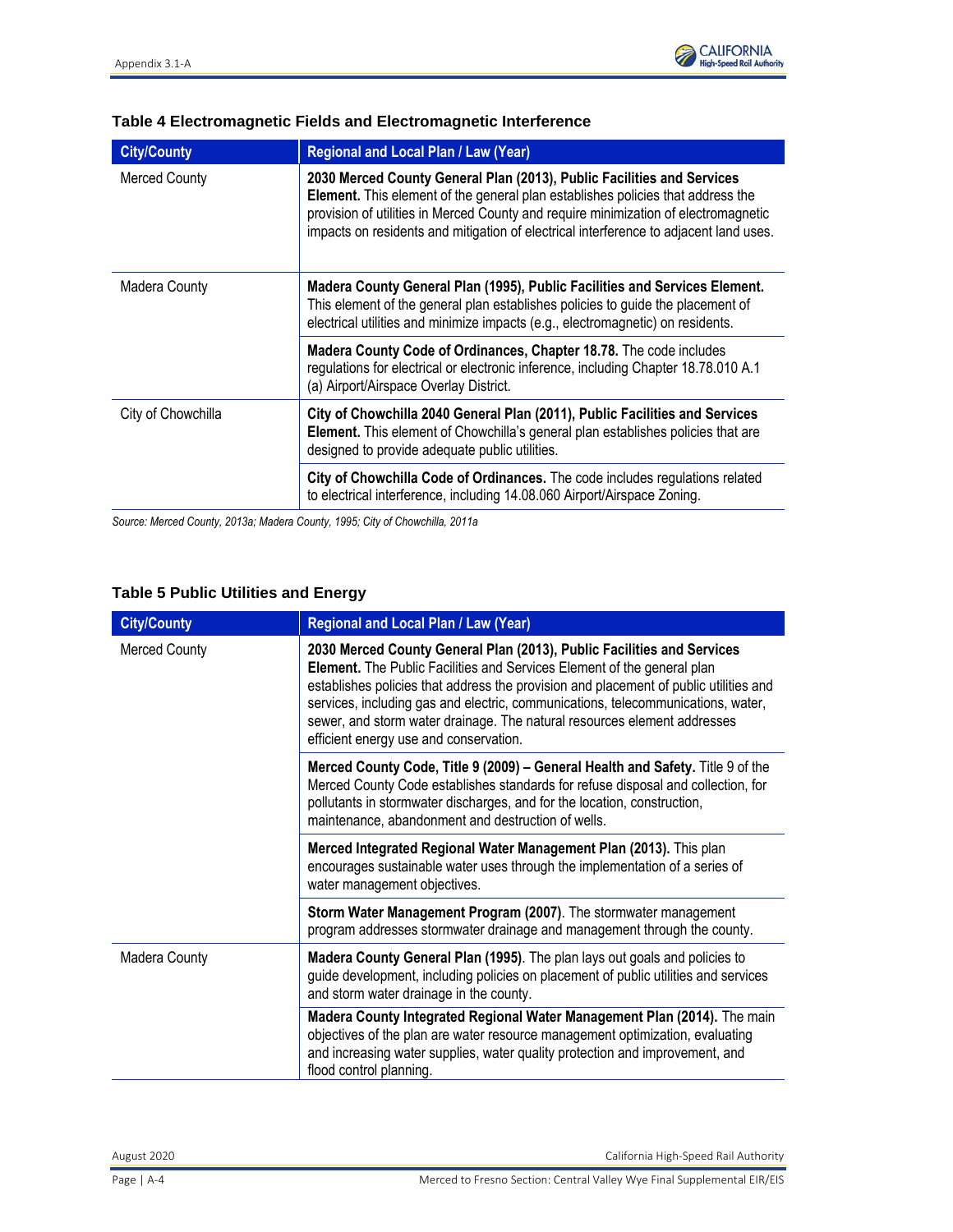

| <b>City/County</b> | <b>Regional and Local Plan / Law (Year)</b>                                                                                                                                                                                                                                                                                                                                                                                                                                                  |
|--------------------|----------------------------------------------------------------------------------------------------------------------------------------------------------------------------------------------------------------------------------------------------------------------------------------------------------------------------------------------------------------------------------------------------------------------------------------------------------------------------------------------|
|                    | Madera County Municipal Code (2016). The municipal code Title 13 and 14<br>addresses water utility practices, economic and efficient development, protection<br>of groundwater quality, and development and management of sewage disposal<br>methods and systems in unincorporated parts of the county.                                                                                                                                                                                      |
| Fresno County      | Fresno County General Plan (2003), Public Facilities Element. The Fresno<br>County General Plan Public Facilities Element implements policies for the safe and<br>efficient disposal or recycling of solid waste.                                                                                                                                                                                                                                                                            |
|                    | Fresno County Municipal Code, Title 8 and Title 14 (2016). These titles address<br>disposal waste facilities and wastewater treatment systems.                                                                                                                                                                                                                                                                                                                                               |
| City of Chowchilla | City of Chowchilla 2040 General Plan (2011), Public Facilities and Services<br>Element. The Public Facilities and Services Element of Chowchilla's general plan<br>establishes policies that are designed to provide adequate infrastructure (i.e.,<br>water, sewer, storm drainage, natural gas, electrical and communication lines and<br>facilities, and solid wastes collection) for existing and future development. The<br>Open Space element encourages energy-efficient development. |
|                    | City of Chowchilla Municipal Code, Title 13 (2015) - Public Services. Title 13<br>of the Chowchilla Municipal Code establishes standards and requirements for<br>water service, sewer systems, and collections.                                                                                                                                                                                                                                                                              |
| City of Merced     | Merced Vision 2030 General Plan (2015a), Public Services Element. The goals<br>and policies contained in the public services element address the provision of<br>public services and facilities necessary to meet the demands of Merced's residents<br>now and in the future.                                                                                                                                                                                                                |

*Source: Merced County, 2007, 2013a, 2013b; Madera County, 1995, 2014b; Fresno County, 2003; Fresno County, 2016; City of Chowchilla, 2011a; City of Merced, 2015a*

| <b>Table 6 Biological Resources and Wetlands</b> |
|--------------------------------------------------|
|--------------------------------------------------|

| <b>City/County</b>       | Regional and Local Plan / Law (Year)                                                                                                                                                                                                                                                                                                                                                                                                                                                                                                                                                                                                                                                        |
|--------------------------|---------------------------------------------------------------------------------------------------------------------------------------------------------------------------------------------------------------------------------------------------------------------------------------------------------------------------------------------------------------------------------------------------------------------------------------------------------------------------------------------------------------------------------------------------------------------------------------------------------------------------------------------------------------------------------------------|
| <b>Merced County</b>     | 2030 Merced County General Plan (2013), Natural Resources Element. The<br>Natural Resources Element addresses protection, preservation, and enhancement<br>of biological resources in Merced County.                                                                                                                                                                                                                                                                                                                                                                                                                                                                                        |
| Madera County            | Madera County General Plan (1995). The plan includes goals and policies to<br>encourage the preservation of wetland and riparian areas and to protect, restore,<br>and enhance fish and wildlife habitat.                                                                                                                                                                                                                                                                                                                                                                                                                                                                                   |
| Fresno County            | Fresno County General Plan (2003). The Fresno County General Plan contains<br>goals and policies addressing long-term preservation, enhancement, and<br>enjoyment of plant, wildlife, and aquatic habitat resources in the Fresno area by<br>protecting, improving, and restoring these resources and also direct the County to<br>maintain and restore, where feasible, the ecological values of the San Joaquin<br>River corridor. It also aims to protect, restore, and enhance habitats in Fresno<br>County that support fish and wildlife species so that populations are maintained at<br>viable levels and preserve valuable vegetation resources as well as wetland<br>communities. |
| <b>Stanislaus County</b> | Stanislaus County General Plan (2016). The Stanislaus County General Plan<br>addressed the protection, preservation, and enhancement of biological resources,<br>including areas of sensitive wildlife habitat, oak woodlands, waterways, and<br>habitats of rare and endangered fish and wildlife species, in Stanislaus County.                                                                                                                                                                                                                                                                                                                                                           |

California High-Speed Rail Authority **August 2020 August 2020** 

Merced to Fresno Section: Central Valley Wye Final Supplemental EIR/EIS Page | A-5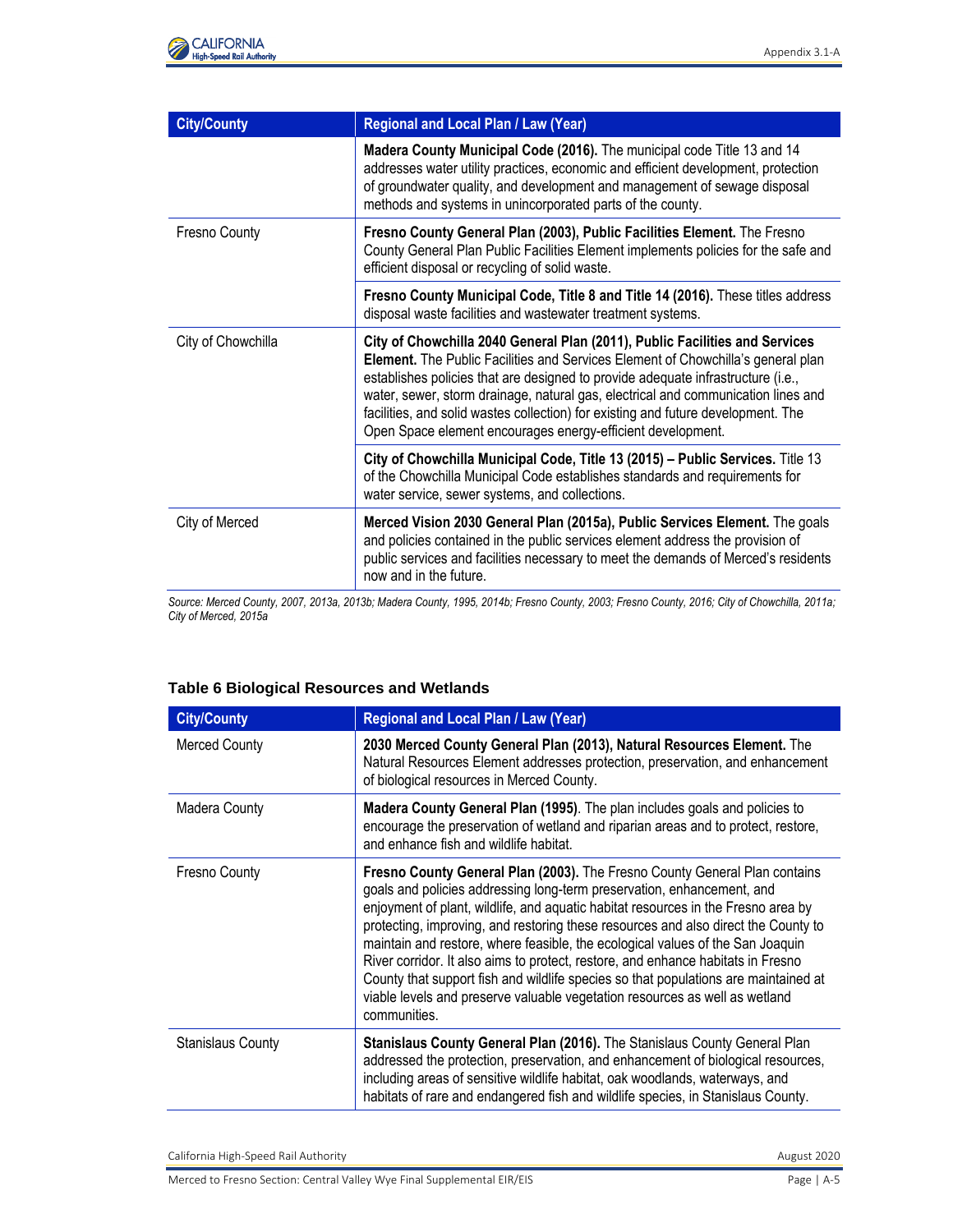| <b>City/County</b> | Regional and Local Plan / Law (Year)                                                                                                                                                                                                                                                                                                                                                    |
|--------------------|-----------------------------------------------------------------------------------------------------------------------------------------------------------------------------------------------------------------------------------------------------------------------------------------------------------------------------------------------------------------------------------------|
| City of Chowchilla | City of Chowchilla 2040 General Plan (2011), Open Space and Conservation<br>Element, Biological Resources Section. Objective OS-13 encourages the<br>provision of open space areas through the preservation and enhancement of<br>natural features or the joint use of other public facilities and/or rights-of-ways.                                                                   |
| City of Merced     | Merced Vision 2030 General Plan (2015a), Open Space and Conservation<br>Element. The Open Space and Conservation Element of the Merced Vision 2030<br>General Plan contains policies protecting wildlife habitats supporting rare,<br>endangered, or threatened species as well as to preserve and enhance creeks in<br>their natural state throughout the City.                        |
| City of Waterford  | Waterford Vision 2025 General Plan (2006), Open Space and Conservation<br>Element. The Open Space and Conservation Element of the Waterford Vision<br>2025 General Plan contains policies protecting wildlife habitats supporting rare,<br>endangered, or threatened species as well as to preserve and enhance water<br>quality and creeks in their natural state throughout the City. |

*Source: Merced County, 2013a; Madera County, 1995; Fresno County, 2003; City of Chowchilla, 2011a; City of Madera, 2009; City of Merced, 2015a; City of Waterford, 2006.*

#### **Table 7 Hydrology and Water Resources**

| <b>Regional</b>      | <b>Regional Regulation (Year)</b>                                                                                                                                                                                                                                                                                                                                                                                                                                        |
|----------------------|--------------------------------------------------------------------------------------------------------------------------------------------------------------------------------------------------------------------------------------------------------------------------------------------------------------------------------------------------------------------------------------------------------------------------------------------------------------------------|
| Central Valley Wye   | RWQCB's Order No. R5-2013-0074 (NPDES No. CAG95001). Waste Discharge<br>Requirements General Order for Dewatering and Other Low-Threat Discharges to<br>Surface Waters (General Dewatering Permit), updates the regulation of discharges<br>to surface water from dewatering activities.                                                                                                                                                                                 |
| <b>City/County</b>   | Regional and Local Plan / Law (Year)                                                                                                                                                                                                                                                                                                                                                                                                                                     |
| <b>Merced County</b> | 2030 Merced County General Plan (2013). The 2030 Merced County General<br>Plan establishes goals, policies, and programs that provide guidance for reducing<br>flood risk, protect soils from erosion, protect natural lands and special habitats,<br>control stormwater runoff, and minimize impacts on existing drainage facilities.                                                                                                                                   |
|                      | Merced County Code of Ordinances (2013). The Merced County Code contains<br>the following policies related to hydrology and water resources:                                                                                                                                                                                                                                                                                                                             |
|                      | Chapter 16.16 Building Code, Section 16.16.010 Adoption of the International<br><b>Building Code</b>                                                                                                                                                                                                                                                                                                                                                                     |
|                      | Title 18 (Zoning), Section 18.41.030: Dust, No urban land use shall create dust,<br>dirt or mud, which leaves the boundaries of the project site.                                                                                                                                                                                                                                                                                                                        |
| Madera County        | Madera County General Plan (1995). The Madera County General Plan contains<br>establishes goals, policies, and programs to address soil erosion, reduce flood<br>risk, preserve and protect natural lands and water bodies, mitigate negative effects<br>to storm drainage systems, and manage stormwater runoff, hydrology and water<br>resource issues.                                                                                                                |
|                      | Madera County Code of Ordinances Title 14 Buildings and Construction,<br>Chapter 14.50 Grading and Erosion Control (2005). Title 14 Buildings and<br>Construction, Chapter 14.50 Grading and Erosion Control sets minimum standards<br>for the construction of landfills, excavations and related activities so as to prevent<br>erosion, sedimentation and other environmental damage and to promote the public<br>health, safety and general welfare of the community. |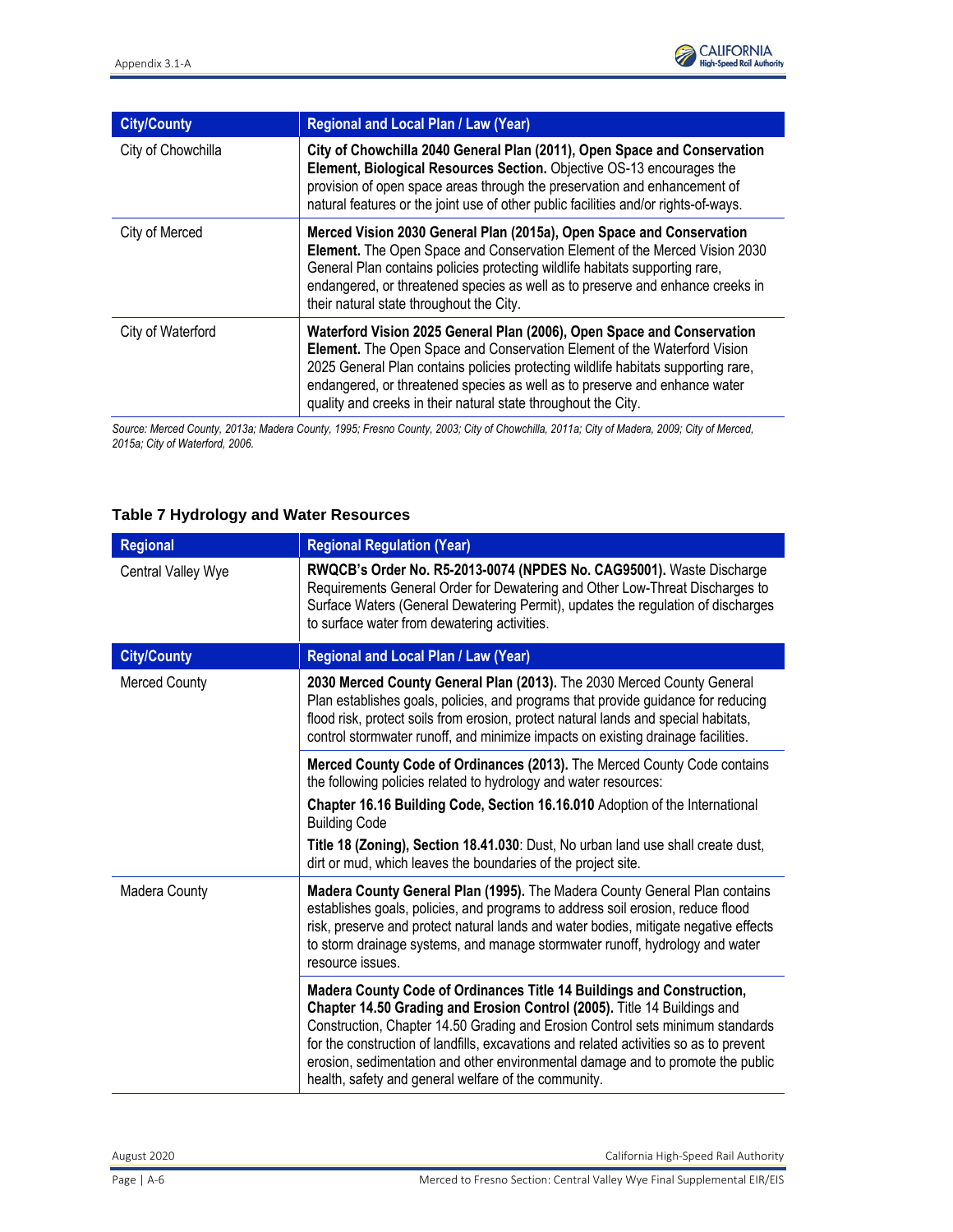

| <b>City/County</b>       | Regional and Local Plan / Law (Year)                                                                                                                                                                                                                                                                                                                                                                                                                                                                                                                          |
|--------------------------|---------------------------------------------------------------------------------------------------------------------------------------------------------------------------------------------------------------------------------------------------------------------------------------------------------------------------------------------------------------------------------------------------------------------------------------------------------------------------------------------------------------------------------------------------------------|
| Fresno County            | Fresno County General Plan (2003), Land Use and Public Facilities Elements.<br>The Fresno County General Plan contains goals and policies aimed at preventing<br>sedimentation and erosion, overdraft of groundwater, adverse effects of<br>construction activities to local streams, as well as requiring consideration of<br>designated floodways in determining the locations of future development.                                                                                                                                                       |
| <b>Stanislaus County</b> | Stanislaus County General Plan (2016), Conservation and Open Space<br>Element. The Stanislaus County General Plan Conservation and Open Space<br>Element contains policies protecting water quality and groundwater aquifers, as<br>well as to conserve water resources and to protect waterways from bank erosion<br>and siltation in Stanislaus County.                                                                                                                                                                                                     |
|                          | Stanislaus County Code of Ordinances Chapter 14.14.010, Storm Water<br>Management and Discharge Control Ordinance (2008) protects and promotes<br>the health, safety, and general welfare of the citizens of Stanislaus County by<br>controlling non-stormwater discharges to the storm water conveyance system from<br>spills, dumping, or disposal of materials other than stormwater, and by reducing<br>pollutants in urban stormwater discharges to the maximum extent practicable.                                                                      |
| City of Chowchilla       | City of Chowchilla 2040 General Plan (2011). The City of Chowchilla 2040<br>General Plan contains the policies that provide guidance for implementing the<br>Master Plans for water, wastewater collection and treatment, and storm water<br>collection and disposal which address future growth demands and address public<br>facilities and services including schools in a coordinated and comprehensive<br>manner.                                                                                                                                        |
|                          | City of Chowchilla Code of Ordinances, Title 17 Subdivisions, Chapter 17.32<br>Design and Improvement Standards, Section 17.32.060 Grading Plan (1998).<br>This section states that an applicant may appeal the decision of the Zoning<br>Administrator or Planning Commission within ten days of the determination. An<br>appeal to the City Council shall be taken by filing a letter of appeal, in duplicate,<br>with the Planning Department and by concurrently paying to such department a fee<br>in the amount established by City Council resolution. |
| City of Merced           | Merced Vision 2030 General Plan (2012), Open Space, Conservation, and<br>Open Space Element and Public Services Element. The Merced Vision 2030<br>General Plan contains the policies that guide the preservation of natural resources,<br>including waterways, and aim to protect groundwater supplies and water quality<br>within the City.                                                                                                                                                                                                                 |
| City of Waterford        | Waterford Vision 2025 General Plan (2006), Open Space and Conservation<br>Element. The Waterford Vision 2025 General Plan contains goals and policies<br>aiming to preserve natural resources, to enhance Tuolumne River and Dry Creek,<br>and to preserve and enhance water quality within the City.                                                                                                                                                                                                                                                         |

*Sources: Merced County, 2013; Madera County, 1995; Madera County Planning Department, 2012; Fresno County, 2003; Stanislaus County, 2008; Stanislaus County, 2016a; City of Chowchilla, 2011a; City of Merced, 2012; City of Waterford, 2006*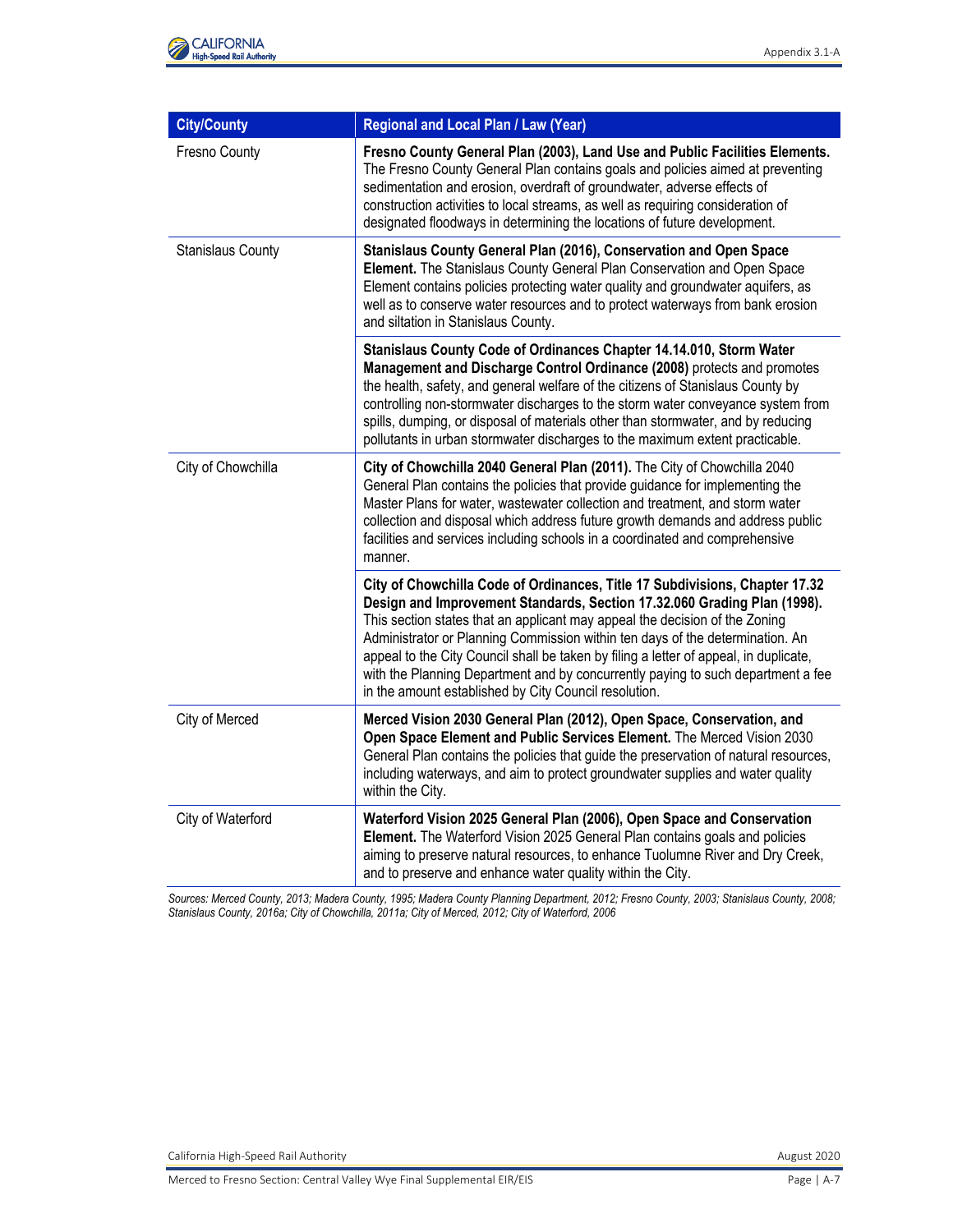

## **Table 8 Geology, Soils, Seismicity, and Paleontological Resources**

| <b>City/County</b>       | Regional and Local Plan / Law (Year)                                                                                                                                                                                                                                                                                                                                                                                                                                                                                                                                                                                                                                                                                                                    |
|--------------------------|---------------------------------------------------------------------------------------------------------------------------------------------------------------------------------------------------------------------------------------------------------------------------------------------------------------------------------------------------------------------------------------------------------------------------------------------------------------------------------------------------------------------------------------------------------------------------------------------------------------------------------------------------------------------------------------------------------------------------------------------------------|
| <b>Merced County</b>     | 2030 Merced County General Plan (2013), Natural Resources Element, Health<br>and Safety Element, and Recreation and Cultural Resources Element. The<br>Natural Resources Element of the Merced County General Plan provides the<br>policy context for Merced County to achieve its vision for the management and<br>preservation of natural resources, including soils and minerals. The Health and<br>Safety Element of the General Plan establishes policies to protect residents and<br>property from risks, such as geologic and seismic hazards, by guiding the location<br>and type of new development. The Recreation and Cultural Resources Element<br>encourages the protection of cultural, archaeological, and paleontological<br>resources. |
|                          | Merced County Code, Chapter 16 and Chapter 18 (2016). The code establishes<br>building code standards and performance standards for development, including<br>provisions for clearing, grading, earth moving, and other site preparation activities.                                                                                                                                                                                                                                                                                                                                                                                                                                                                                                    |
| Madera County            | Madera County Code, Chapter 14 (2016). The code adopts the California<br>Building Code and establishes grading and erosion control rules for new<br>development.                                                                                                                                                                                                                                                                                                                                                                                                                                                                                                                                                                                        |
|                          | Madera County General Plan (1995). Provides goals, policies, and<br>implementation programs to protect and enhance natural qualities of streams,<br>creeks, and groundwater; to conserve mineral resources; and to minimize loss of<br>life, injury, and property damage due to seismic and geologic hazards including<br>landslide hazards, unstable slopes, steep slopes, and expansive soils.                                                                                                                                                                                                                                                                                                                                                        |
| Fresno County            | Fresno County General Plan (2003). The Fresno County General Plan contains<br>goals and policies aimed at protecting Fresno County's important paleontological<br>and geological sites, and addresses seismic and geological hazards through<br>policies and implementation programs designed to minimize the loss of life, injury,<br>and property damage.                                                                                                                                                                                                                                                                                                                                                                                             |
| <b>Stanislaus County</b> | Stanislaus County General Plan (2016). The Stanislaus County General Plan<br>addresses seismic and geological hazards through policies and implementation<br>programs designed to minimize the loss of life, injury, and property damage.                                                                                                                                                                                                                                                                                                                                                                                                                                                                                                               |
| City of Chowchilla       | City of Chowchilla 2040 General Plan (2011), Public Safety Element. This<br>element of Chowchilla's General Plan identifies measures to minimize community<br>exposure to harmful impacts caused by natural hazards, such as seismic activity<br>or flooding. This is accomplished through policies that guide development and<br>require geologic and engineering studies for all critical, public facility projects.                                                                                                                                                                                                                                                                                                                                  |
|                          | City of Chowchilla Code, Chapter 15 (2014). The code establishes the adoption<br>of the 2013 California Building Code, as amended.                                                                                                                                                                                                                                                                                                                                                                                                                                                                                                                                                                                                                      |

*Source: Merced County, 2013a; Madera County, 1995; Fresno County, 2003; Stanislaus County, 2016a; City of Chowchilla, 2011a*

#### **Table 9 Hazardous Materials and Wastes**

| <b>City/County</b> | <b>Regional and Local Plan / Law (Year)</b>                                                                                                                                                                                                               |
|--------------------|-----------------------------------------------------------------------------------------------------------------------------------------------------------------------------------------------------------------------------------------------------------|
| Merced County      | 2030 Merced County General Plan (2013), Public Facilities and Services<br><b>Element.</b> This element of the general plan details policies that focus on the<br>collection and safe disposal of solid and hazardous waste generated in Merced<br>County. |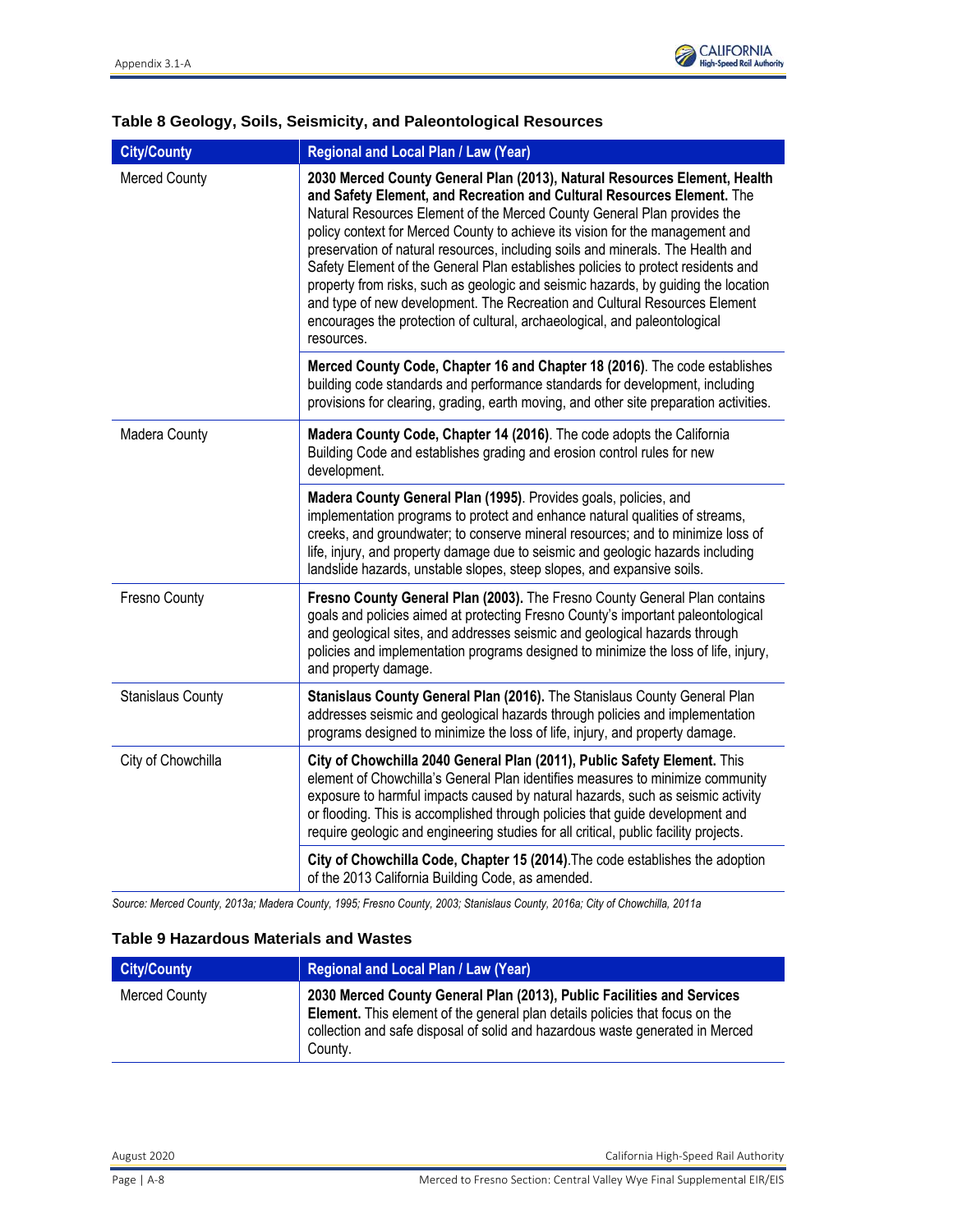| <b>City/County</b> | Regional and Local Plan / Law (Year)                                                                                                                                                                                                                                                            |
|--------------------|-------------------------------------------------------------------------------------------------------------------------------------------------------------------------------------------------------------------------------------------------------------------------------------------------|
|                    | 2030 Merced County General Plan (2013), Health and Safety Element. Merced<br>County's Health and Safety Element addresses the location, storage,<br>transportation, and safety of hazardous materials and wastes.                                                                               |
|                    | Merced County Multi-Jurisdictional Local Hazard Mitigation Plan (2014). This<br>plan outlines the hazard mitigation strategy to reduce long-term risk from natural<br>hazards and disasters.                                                                                                    |
|                    | County of Merced Emergency Operations Plan (2013). This plan addresses<br>Merced County's planned response to emergency situations associated with<br>natural disasters, technological incidents, and national security emergencies in or<br>affecting Merced County.                           |
| Madera County      | Madera County Operational Area Emergency Operations Plan (2010). This<br>plan establishes an Emergency Management Organization, describes the role of<br>the Emergency Response Center, and outlines the county's actions during a<br>response to an emergency and during the recovery process. |
|                    | Madera County, California: Local Hazard Mitigation Plan (2011). This plan<br>outlines the hazard mitigation strategy to reduce long-term risk from natural<br>hazards and disasters.                                                                                                            |
|                    | Madera County General Plan Policy Document (1995). The general plan<br>includes policies regarding the use and disposal of hazardous materials and<br>waste.                                                                                                                                    |
| City of Chowchilla | City of Chowchilla 2040 General Plan (2011), Public Safety Element. This<br>element of Chowchilla's General Plan outlines measures to minimize community<br>exposure to risks associated with the transport, distribution, use, and storage of<br>hazardous materials.                          |
|                    | City of Chowchilla Local Hazard Mitigation Plan (2011). This plan outlines the<br>hazard mitigation strategy to reduce long-term risk from natural hazards and<br>disasters.                                                                                                                    |
| City of Merced     | Merced Vision 2030 General Plan (2015), Safety Element. The Merced Vision<br>2030 General Plan contains policies that aim to minimize the community's<br>exposure to hazardous materials and wastes.                                                                                            |
| City of Waterford  | Waterford Vision 2025 General Plan (2006), Safety Element. The Waterford<br>Vision 2025 General Plan contains goals and policies aiming to minimize human<br>exposure to hazardous materials and wastes within the City.                                                                        |

*Source: Merced County, 2013a, 2013c, 2014; Madera County, 1995, 2010b, 2011; City of Chowchilla, 2011a, 2011b; City of Merced, 2015a; City of Waterford, 2006*

#### **Table 10 Safety and Security**

| <b>City/County</b>   | <b>Regional and Local Plan / Law (Year)</b>                                                                                                                                                                                                                                                                                                                                                      |
|----------------------|--------------------------------------------------------------------------------------------------------------------------------------------------------------------------------------------------------------------------------------------------------------------------------------------------------------------------------------------------------------------------------------------------|
| <b>Merced County</b> | 2030 Merced County General Plan (2013). The 2030 Merced County General<br>Plan contains goals and policies that provide guidance to encourage safe bicycle<br>and pedestrian systems, maintain and expand rail transportation systems,<br>minimize exposure of residents of the effects of urban and wildland fires, and<br>provide timely and adequate emergency services for county residents. |

California High-Speed Rail Authority **August 2020 August 2020** 

Merced to Fresno Section: Central Valley Wye Final Supplemental EIR/EIS Page | A-9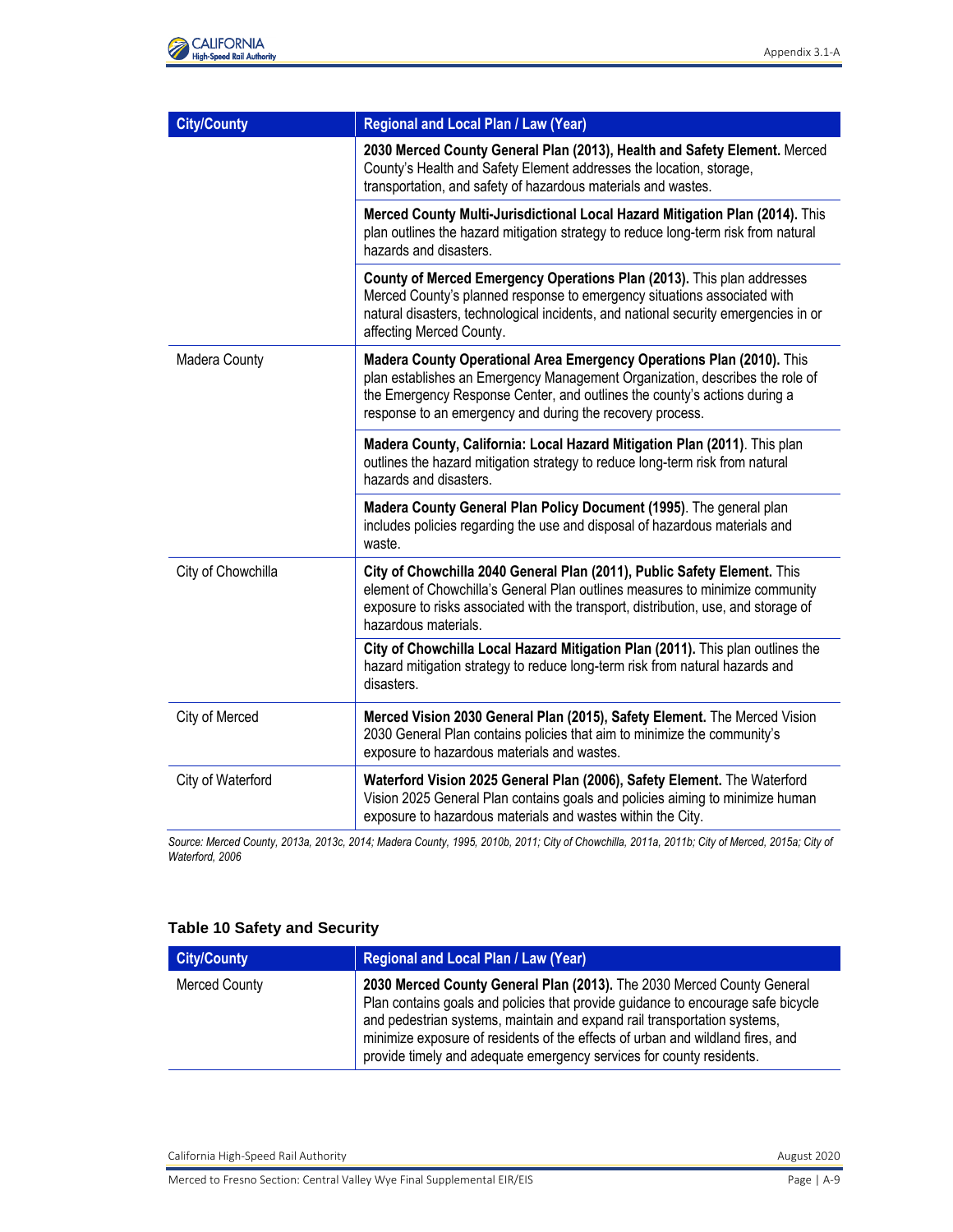| <b>City/County</b> | Regional and Local Plan / Law (Year)                                                                                                                                                                                                                                                                                                                                                                                                                                                                                                                                                                                                                                                                                                                                                                                                                              |
|--------------------|-------------------------------------------------------------------------------------------------------------------------------------------------------------------------------------------------------------------------------------------------------------------------------------------------------------------------------------------------------------------------------------------------------------------------------------------------------------------------------------------------------------------------------------------------------------------------------------------------------------------------------------------------------------------------------------------------------------------------------------------------------------------------------------------------------------------------------------------------------------------|
|                    | Merced County Emergency Operations Plan (2013). The Merced County<br>Emergency Operations Plan establishes the emergency management organization<br>required to mitigate any significant emergency or disasters, identifies the policies<br>and procedures required to protect the health and safety of communities from the<br>effects of natural and technological emergencies and disasters, and establishes<br>the operational concepts and procedures.                                                                                                                                                                                                                                                                                                                                                                                                       |
|                    | Merced County Municipal Code, Chapter 2.72: Office of Emergency Services<br>and Operational Area Council (2013). This code directs the preparation and<br>carrying out of plans for the protection of persons and property within the county in<br>the event of an emergency, the direction of the emergency organization, and the<br>coordination of the emergency functions of the County with all other public<br>agencies, corporations, organizations, and affected private persons.                                                                                                                                                                                                                                                                                                                                                                         |
| Madera County      | Madera County General Plan (1995). The Madera County General Plan contains<br>policies and goals that provide guidance to promote safe and efficient mass transit<br>system, provide a safe system of non-motorized transportation system, minimize<br>risk and damage from unwanted fires, coordinate emergency response and<br>preparedness, and protect public health and safety through provision of<br>emergency services.                                                                                                                                                                                                                                                                                                                                                                                                                                   |
|                    | Madera County Emergency Operations Plan (2010). The Madera County<br>Emergency Operations Plan addresses the planned response to extraordinary<br>emergency situations associated with natural disasters, technological incidents,<br>weapons of mass destruction, and national security emergencies in or affecting<br>Madera County.                                                                                                                                                                                                                                                                                                                                                                                                                                                                                                                            |
|                    | Madera County Municipal Code, Title 2.78: Emergency Services and Disaster<br>(2013). This code establishes the Madera County disaster council and the county<br>emergency services organization. It also provides for the preparation and carrying<br>out of the plans for the protection of persons and property within the county in the<br>event of an emergency; the direction of the emergency organization; the<br>coordination of the emergency functions of the county with all other governmental<br>agencies, incorporated areas, corporations, organizations, and affected private<br>persons.                                                                                                                                                                                                                                                         |
|                    | Madera County Municipal Code, Chapter 18.88.040: Public Utilities (1989).<br>Communications equipment buildings, substations, underground and overhead<br>transmission lines and power lines above seventy KV, trunk and interregional<br>communication lines, and supporting structures shall be permitted in any district,<br>subject to review by the zoning administrator.<br>Public utility distribution and transmission lines, both overhead and underground,<br>shall be permitted in all districts without limitation as to height except in AAO<br>airport/airspace overlaid districts, and without the necessity of first obtaining a use<br>permit; provided, however, that the routes of proposed electric transmission lines<br>shall be submitted to the planning commission for recommendation prior to<br>acquisition of rights-of-way therefor. |
| Fresno County      | Fresno County General Plan (2003), Health and Safety Element. The Fresno<br>County General Plan contains goals and policies protecting new development,<br>including public infrastructure, from seismic hazards, including fault rupture,<br>ground shaking, lateral spreading, lurch cracking, fault creep, liquefaction,<br>subsidence, settlement, landslides, mudslides unstable slopes, and avalanche.                                                                                                                                                                                                                                                                                                                                                                                                                                                      |

August 2020 California High-Speed Rail Authority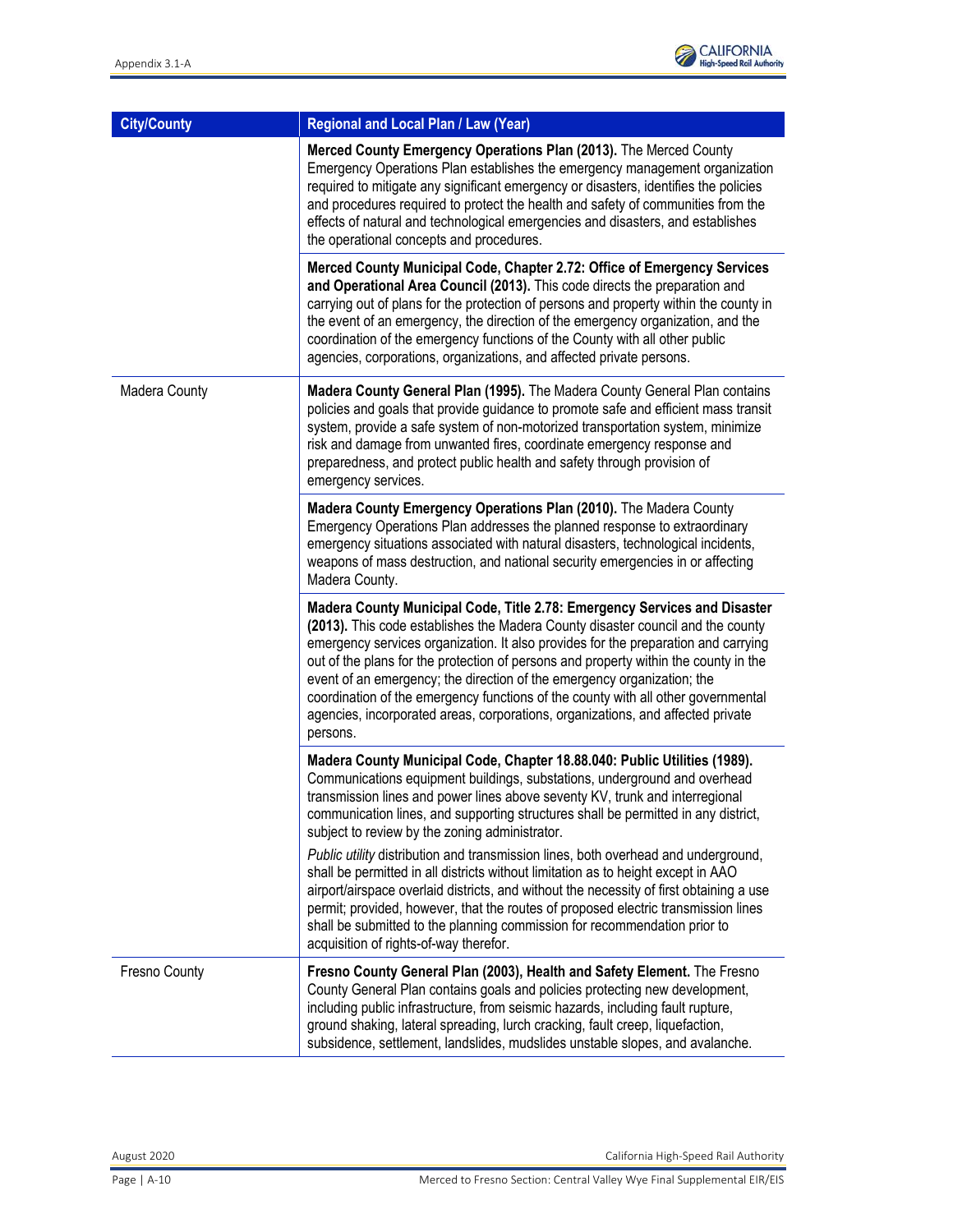

| <b>City/County</b>       | Regional and Local Plan / Law (Year)                                                                                                                                                                                                                                                                                                                                                                                                                                                                                                                                                                                                                                                                                    |
|--------------------------|-------------------------------------------------------------------------------------------------------------------------------------------------------------------------------------------------------------------------------------------------------------------------------------------------------------------------------------------------------------------------------------------------------------------------------------------------------------------------------------------------------------------------------------------------------------------------------------------------------------------------------------------------------------------------------------------------------------------------|
|                          | Fresno County Multi-Hazard Mitigation Plan (2009). This plan documents<br>Fresno County's hazard mitigation planning process and identifies relevant<br>hazards and vulnerabilities and strategies the County and participating jurisdictions<br>will use to decrease vulnerability and increase resiliency and sustainability in<br>Fresno County. Fresno County and 12 other jurisdictions prepared this local<br>hazard mitigation plan to guide hazard mitigation planning to better protect the<br>people and property of the County from the effects of hazard events.                                                                                                                                            |
| <b>Stanislaus County</b> | Stanislaus County Local Hazard Mitigation Plan (2016). The Stanislaus County<br>Local Hazard Mitigation Plan identifies risks posed by disasters, and identifies<br>ways to minimize damage from those disasters. The plan is a comprehensive<br>resource document that serves many purposes, including: enhancing public<br>awareness and understanding, creating a decision tool for management,<br>promoting compliance with State and Federal program requirements, enhancing<br>local policies for hazard mitigation capability, and providing inter-jurisdictional<br>coordination.                                                                                                                               |
|                          | Stanislaus County Emergency Operations Plan (2015). The Emergency<br>Operations Plan (EOP) addresses the planned response to extraordinary<br>emergency situations associated with natural or human-caused disasters,<br>technological incidents, and national security emergencies in or affecting the<br>County of Stanislaus. The EOP serves as the basis for response as well as<br>recovery efforts and activities within the County.                                                                                                                                                                                                                                                                              |
|                          | Stanislaus County Airport Land Use Compatibility Plan (2014). This plan<br>contains the individual Compatibility Plan for three airports in Stanislaus County:<br>the Modesto City-County Airport, the Oakdale Municipal Airport, and the former<br>Crows Landing Air Facility. As adopted by the Stanislaus County Airport Land Use<br>Commission, the basic function of the plan is to promote compatibility between<br>these airports and the land uses surrounding them to the extent that these areas<br>have not already been devoted to incompatible uses. The plan accomplishes this<br>function through establishment of a set of compatibility criteria applicable to new<br>development around each airport. |
| City of Oakdale          | Oakdale Municipal Airport Master Plan (1996). This plan evaluates existing<br>airport facilities, assesses airport demand, and recommendations for prudent and<br>proper protection and development of the Oakdale Municipal Airport. The Oakdale<br>Municipal Airport Master Plan defines primary, approach, transitional, horizontal,<br>and conical surfaces.                                                                                                                                                                                                                                                                                                                                                        |
| City of Chowchilla       | City of Chowchilla 2040 General Plan (2011). The City of Chowchilla 2040<br>General Plan contain policies and goals that provide guidance to address fire<br>impacts and mitigation, provide effective fire and emergency medical services,<br>minimize risk of hazards associated with aircraft operations, and the enhancement<br>and maintenance of pedestrian routes.                                                                                                                                                                                                                                                                                                                                               |
|                          | Chowchilla Municipal Code, Chapter 2.28: Emergency Services Act (2012).<br>This code states that the preparation and carrying out of plans for the protection of<br>persons and property within this city in the event of a disaster. It also states that<br>coordination of all public agencies, private persons, corporations and organizations<br>must be in compliance with the state of California's Standardized Emergency<br>Management System.                                                                                                                                                                                                                                                                  |
| City of Merced           | Merced Vision 2030 General Plan (2015), Safety Element. The Merced Vision<br>2030 General Plan contains policies that aim to protect all public facilities and<br>infrastructure from damage due to seismic events.                                                                                                                                                                                                                                                                                                                                                                                                                                                                                                     |

California High-Speed Rail Authority **August 2020** 

Merced to Fresno Section: Central Valley Wye Final Supplemental EIR/EIS Page 1 A-11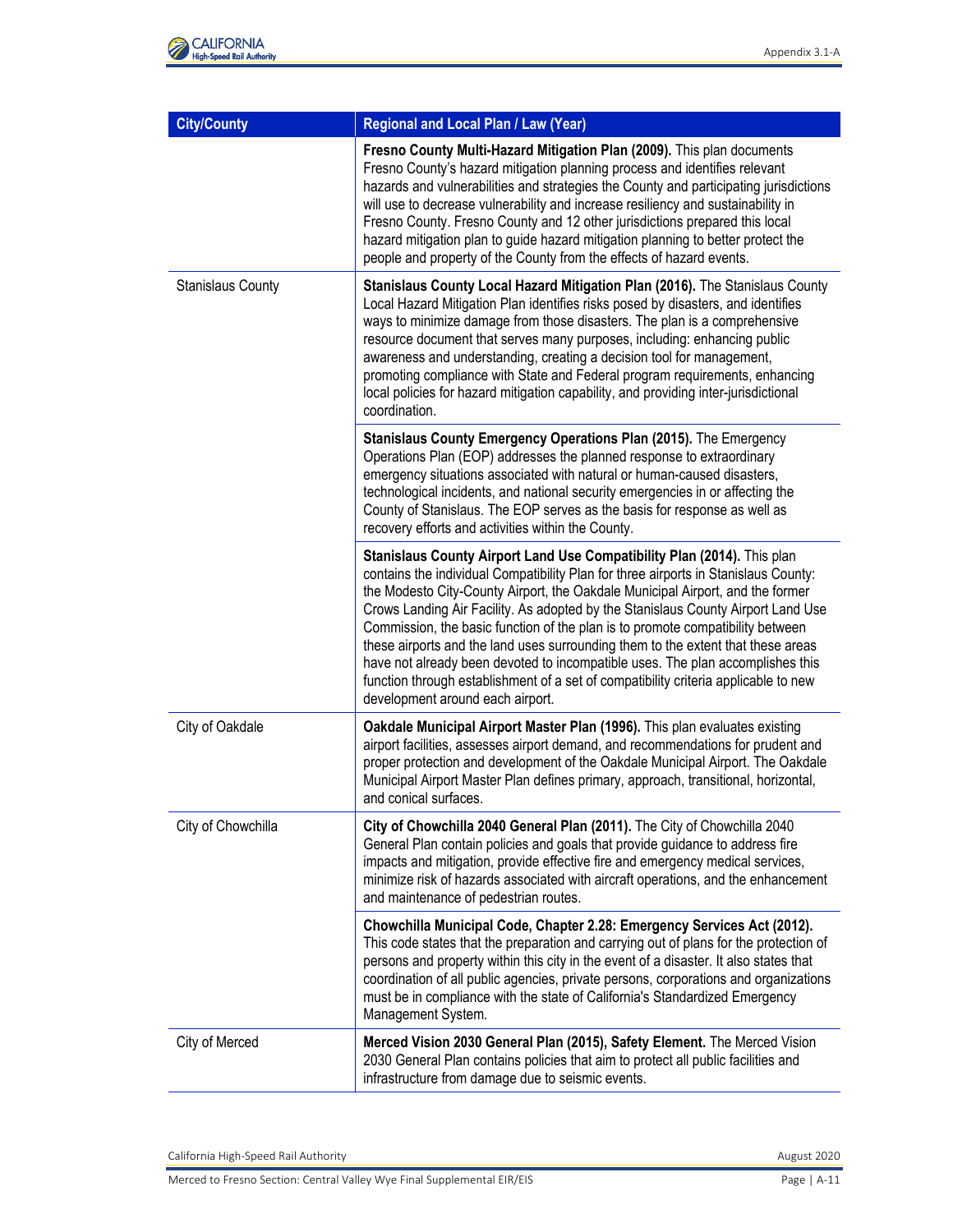

| <b>City/County</b> | Regional and Local Plan / Law (Year)                                                                                                                                                                                                                                                                                                                                                                                                                                                                                                      |
|--------------------|-------------------------------------------------------------------------------------------------------------------------------------------------------------------------------------------------------------------------------------------------------------------------------------------------------------------------------------------------------------------------------------------------------------------------------------------------------------------------------------------------------------------------------------------|
|                    | City of Merced Draft Local Hazard Mitigation Plan (2015). On March 16, 2015,<br>the City of Merced City Council adopted the City of Merced Local Hazard<br>Mitigation Plan. The Draft Local Hazard Mitigation Plan identifies potential natural<br>hazards that threaten communities, such as flooding, earthquakes, fire, and fog.<br>The intent of the plan is to help save lives and reduce property damage. The public<br>is encouraged to participate and comment on the Draft Hazard Mitigation Plan<br>during its drafting stages. |
| City of Waterford  | Waterford Vision 2025 General Plan (2006), Safety Element. The City of<br>Waterford General Plan includes policies that aim to protect all public facilities and<br>infrastructure from damage due to seismic events.                                                                                                                                                                                                                                                                                                                     |
|                    | City of Waterford Local Hazard Mitigation Plan (2011a). This plan is a<br>preparedness document and is designed to be read, understood, and exercised<br>prior to an emergency. It was developed in accordance with the Standardized<br>Emergency Management System (SEMS) and the National Incident Management<br>System (NIMS).                                                                                                                                                                                                         |
|                    | City of Waterford Emergency Operations Plan (2011b). The purpose of City of<br>Waterford Emergency Operations Plan (EOP) is to establish a comprehensive<br>approach to various identified natural, man-made and technological disasters. The<br>EOP provides an overview of operational concepts; identifies the components of<br>the City's Emergency Management Organization; and describes overall<br>responsibilities of federal, state and local agencies.                                                                          |

*Sources: Fresno County, 2003, 2009; Merced County, 2013a, 2007, 2013b; Madera County, 1995, 2010b; Stanislaus County Airport Land Use Commission, 2014; Stanislaus County, 2015, 2016b; City of Chowchilla, 2011a; City of Merced, 2015a, 2015b; City of Waterford, 2006, 2011a, 2011b; City of Oakdale, 1996.*

#### **Table 11 Socioeconomics and Communities**

| <b>City/County</b>   | Regional and Local Plan / Law (Year)                                                                                                                                                                                                                                                                                                                                                  |
|----------------------|---------------------------------------------------------------------------------------------------------------------------------------------------------------------------------------------------------------------------------------------------------------------------------------------------------------------------------------------------------------------------------------|
| <b>Merced County</b> | Merced County Regional Transportation Plan 2014-2040 (2014). This long-<br>range planning document establishes transportation-related goals and policies that<br>would influence urban planning, local circulation, accessibility to transit,<br>development of pedestrian and bicycle facilities, and air quality.                                                                   |
|                      | 2030 Merced County General Plan (2013). The Merced County General Plan is a<br>comprehensive, long-term plan that guides the County's future development and<br>establishes the County's land use, circulation, housing, economic, and social<br>goals.                                                                                                                               |
|                      | Merced County General Plan (2016), Housing Element. The Housing Element<br>of the general plan includes policies regarding the preservation of existing<br>character and integrity of residential neighborhood.                                                                                                                                                                       |
| Madera County        | Madera County 2014 Regional Transportation Plan and Sustainable<br>Communities Strategies (2014). The purpose of the Madera County Regional<br>Transportation Plan is to promote the development of a coordinated multimodal<br>transportation system that is integrated with the County's land management<br>strategies and air quality goals.                                       |
|                      | Madera County General Plan (1995). The Madera County General Plan is a<br>comprehensive, long-term plan that guides the County's future development and<br>establishes the County's goals and policies related to land use, circulation, public<br>facilities and services, recreational and cultural resources, agricultural and natural<br>resources, health and safety, and noise. |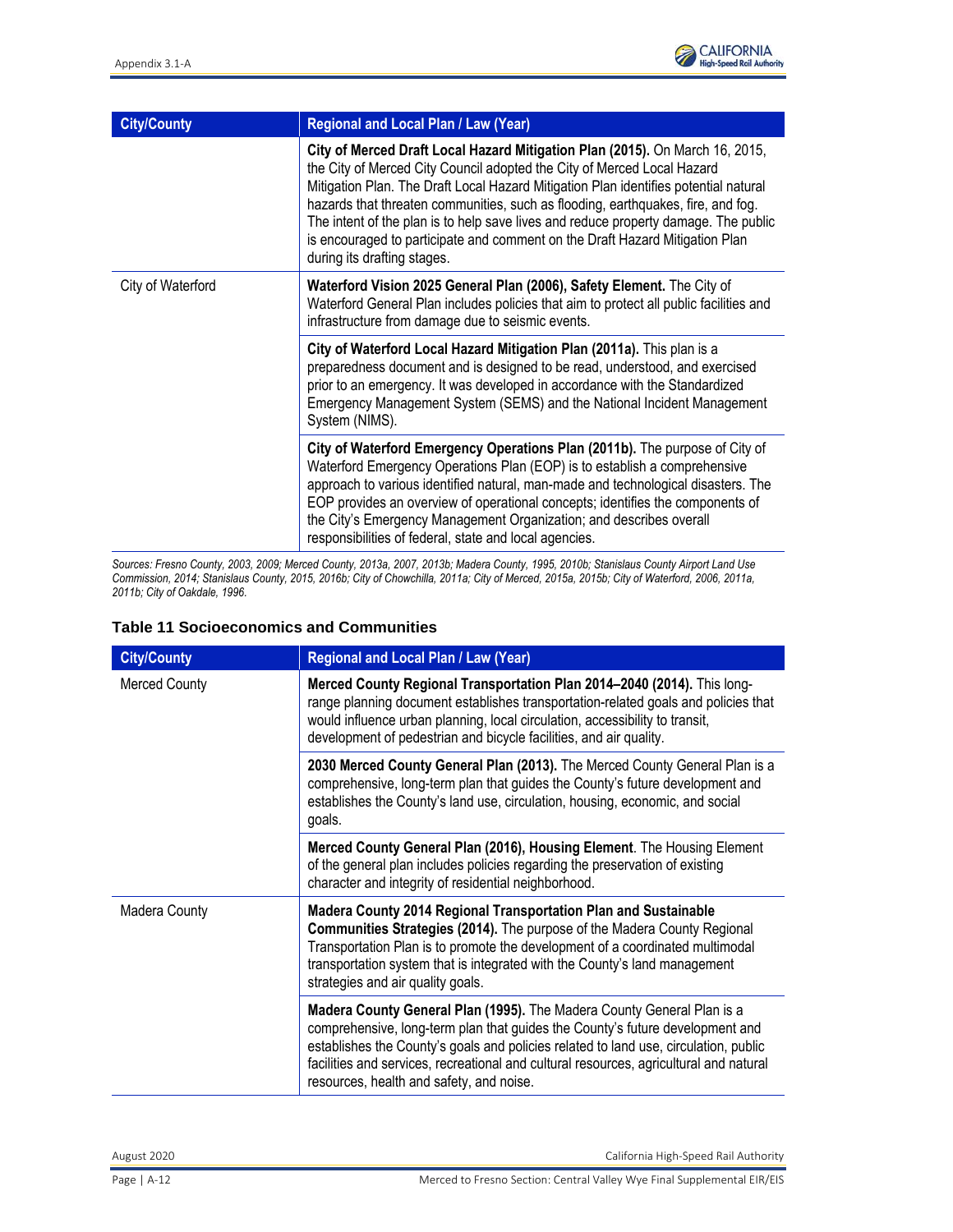

| <b>City/County</b> | Regional and Local Plan / Law (Year)                                                                                                                                                                                                                                         |
|--------------------|------------------------------------------------------------------------------------------------------------------------------------------------------------------------------------------------------------------------------------------------------------------------------|
|                    | Madera County General Plan (2015), Housing Element Update. The Housing<br>Element Update includes goals to encourage affordable housing, conserve and<br>improve the existing housing stock, and provide decent housing and quality living<br>environment for all residents. |
| Fresno County      | Fresno County General Plan (2003). The Fresno County General Plan contains<br>polices promoting the long-term conservation of productive and potentially<br>productive agricultural lands within the County.                                                                 |
| Stanislaus County  | Stanislaus County General Plan (2016). The Stanislaus County General Plan<br>contains goals and policies protecting and promoting the agricultural industry<br>within Stanislaus County, as well as to help foster stable economic growth.                                   |
| City of Chowchilla | City of Chowchilla 2040 General Plan (2011). Chowchilla's general plan is a<br>long-term planning document that guides community growth and future<br>development and establishes the City's land use, circulation, housing, economic,<br>and social goals.                  |
|                    | City of Chowchilla Plan (2010), Housing Element 2009-2014. The Housing<br>Element of the general plan includes policies regarding the conservation of<br>existing housing stock and neighborhoods.                                                                           |
| City of Merced     | Merced Vision 2030 General Plan (2015). The Merced Vision General Plan<br>contains goals and policies protecting existing neighborhoods from incompatible<br>developments and minimizing air quality impacts of proposed projects within the<br>City.                        |
| City of Waterford  | Waterford Vision 2025 General Plan (2006). The Waterford Vision 2025 General<br>Plan contains goals and policies protecting existing neighborhoods from<br>incompatible developments and minimizing air quality impacts of proposed<br>projects within the City.             |

*Source: MCAG, 2014; Merced County, 2013a, 2016; Madera County, 1995, 2014a, 2015; Fresno County, 2003; Stanislaus County, 2016a; City of Chowchilla, 2010, 2011a; City of Merced, 2015a; City of Waterford, 2006*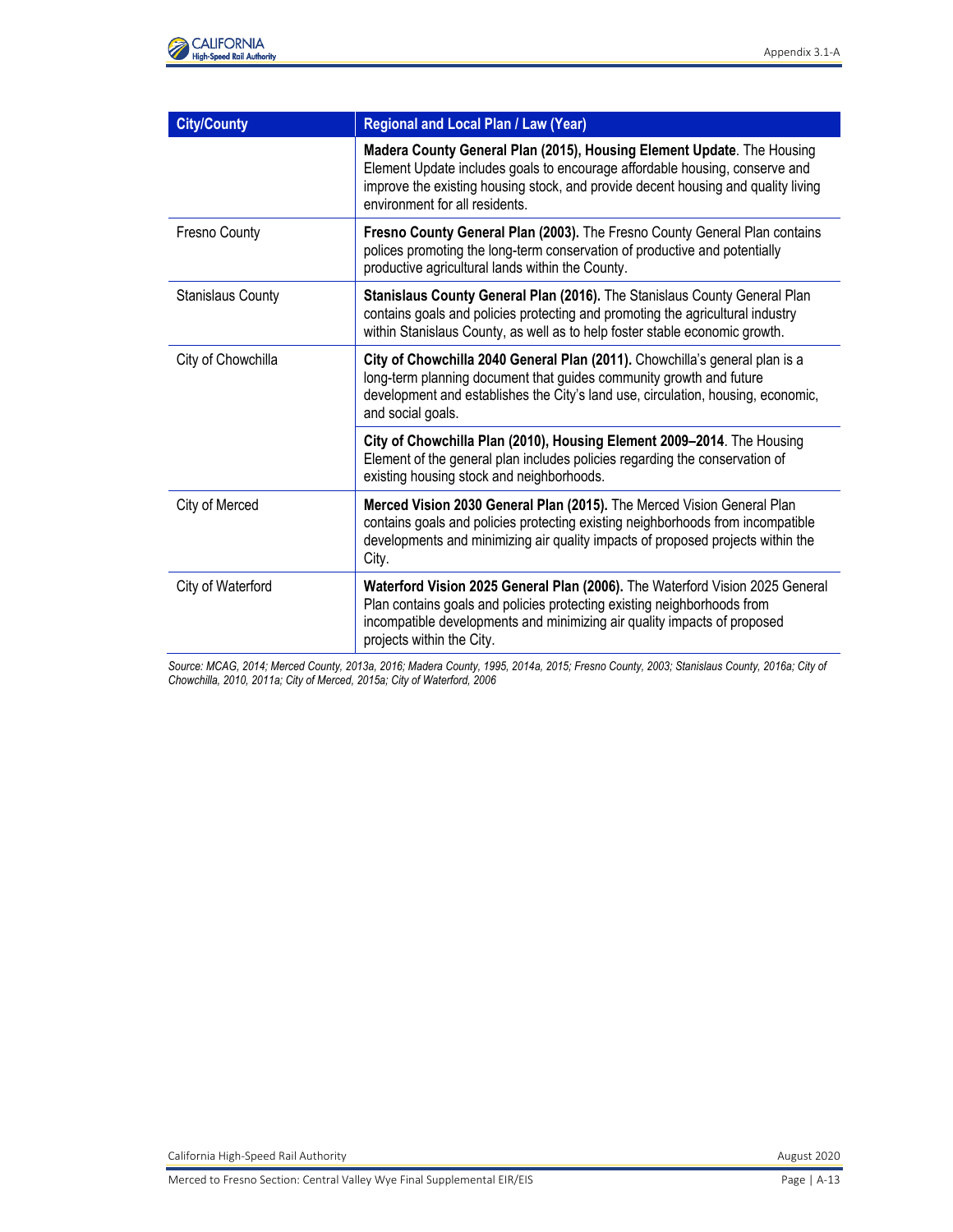

# **Table 12 Land Use and Development**

| <b>City/County</b>       | Regional and Local Plan / Law (Year)                                                                                                                                                                                                                                                                                                                                                                                                                                                                                                                   |
|--------------------------|--------------------------------------------------------------------------------------------------------------------------------------------------------------------------------------------------------------------------------------------------------------------------------------------------------------------------------------------------------------------------------------------------------------------------------------------------------------------------------------------------------------------------------------------------------|
| <b>Merced County</b>     | 2014 Regional Transportation Plan for Merced County (2014). This document<br>establishes transportation-related goals and policies that influence urban<br>development and land use.                                                                                                                                                                                                                                                                                                                                                                   |
|                          | 2030 Merced County General Plan (2013), Land Use Element. This plan<br>documents designates the type, intensity, and general distribution of uses of land<br>for housing, business, industry, open space, education, public buildings and<br>grounds, waste disposal facilities, and other categories of public and private uses<br>within unincorporated Merced County.                                                                                                                                                                               |
|                          | Merced County Municipal Code, Chapter 18. Chapter 18 of the Merced County<br>Municipal Code pertains to zoning issues; its purposes are to implement the goals,<br>objectives, and policies of the County general plan; assure compatibility between<br>land uses; and encourage development that protects and promotes the public<br>health, safety, and general welfare of the unincorporated areas of the county. *<br>Chapter 18.02 A-1, A-1-40, and A-2 designate agricultural zones to preserve,<br>develop, and grow agriculture in the county. |
| Madera County            | Madera County General Plan (1995), Land Use Element. The Madera County<br>General Plan's Land Use Element identifies proposed land uses form Madera<br>County and describes the allowable uses and standards for each land use<br>designation.                                                                                                                                                                                                                                                                                                         |
|                          | Madera County Code, Title 18. Title 18 of the Madera County Code of<br>Ordinances designates agricultural zones to preserve, develop, and grow<br>agriculture in the county. It also includes dairy operations standards and regulatory<br>standards that identify procedures and management practices for implementation<br>that provide pollution protection for surface and groundwater resources.                                                                                                                                                  |
|                          | Madera County 2014 Regional Transportation Plan (2014). This document<br>establishes transportation-related goals and policies that influence urban<br>development and land use.                                                                                                                                                                                                                                                                                                                                                                       |
|                          | Madera County Airport Land Use Compatibility Plan (2015). This plan<br>promotes and establishes compatibility between the County's airports and<br>surrounding land uses. The plan sets forth criteria by which the surrounding land<br>use actions, master plans of existing airports, and plans for new airports or<br>heliports are compatible with the land use zones.                                                                                                                                                                             |
| <b>Stanislaus County</b> | Stanislaus County General Plan (2016). The Stanislaus County General Plan<br>contains goals and policies aimed at retaining agricultural lands in agricultural uses<br>and directing development away from productive agricultural areas.                                                                                                                                                                                                                                                                                                              |
| City of Chowchilla       | City of Chowchilla 2040 General Plan (2011), Land Use Element. This element<br>of the general plan describes current and planned land uses and their relationship<br>to Chowchilla's long range vision. It addresses land use classifications, objectives,<br>policies, and implementation measures to manage growth and inter-jurisdictional<br>relationships.                                                                                                                                                                                        |
|                          | City of Chowchilla Municipal Code, Title 18. Title 18 of the City of Chowchilla<br>Municipal Code, pertains to the zoning ordinance of the City of Chowchilla and<br>designates all relevant zoning districts.                                                                                                                                                                                                                                                                                                                                         |
| City of Merced           | Merced Vision 2030 General Plan (2015). The City of Merced General Plan Land<br>Use Element identifies proposed land uses in Merced and describes the allowable<br>uses and standards for each land use designation.                                                                                                                                                                                                                                                                                                                                   |

August 2020 California High-Speed Rail Authority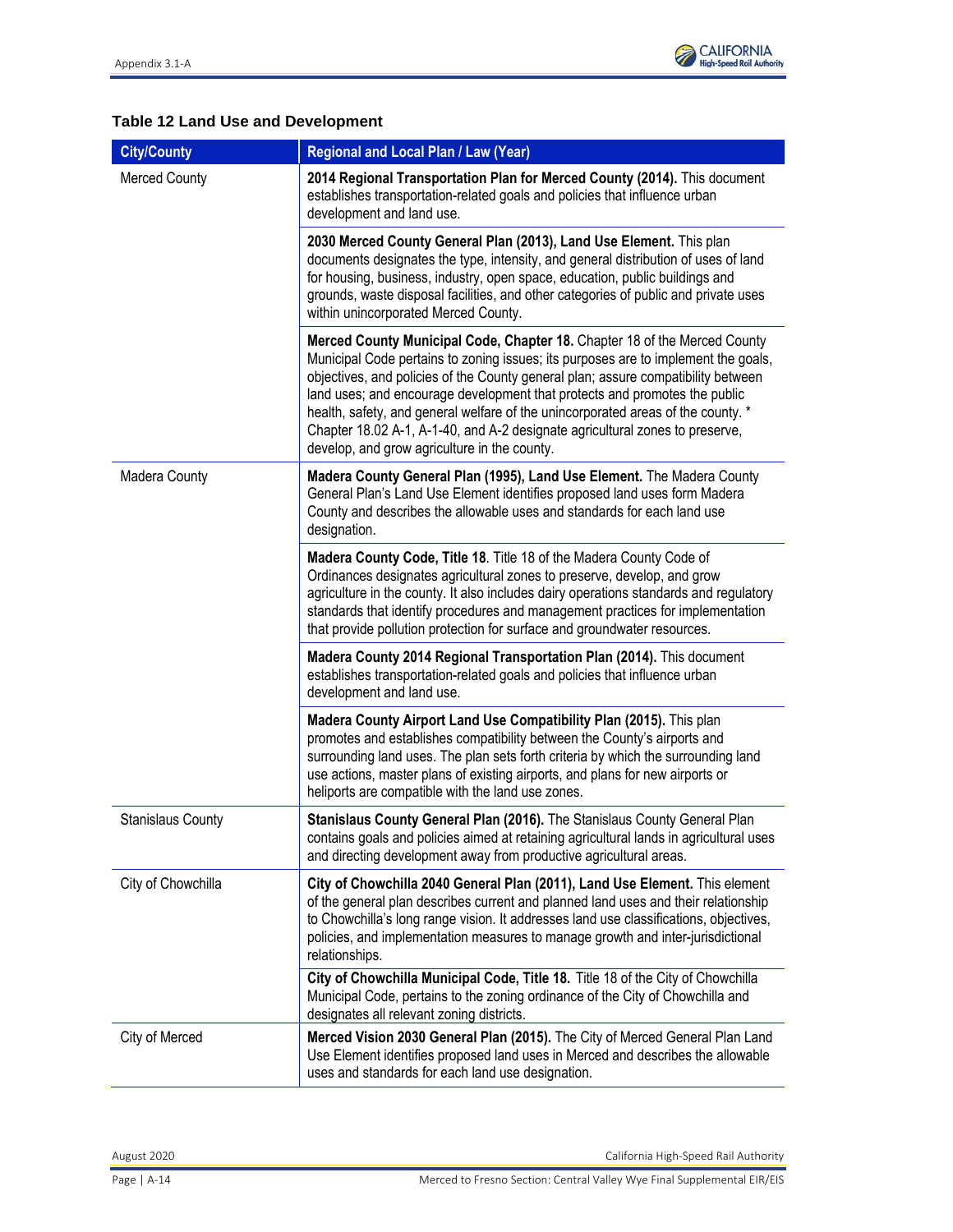

| <b>City/County</b> | <b>Regional and Local Plan / Law (Year)</b>                                                                                                                                                                                                                                                         |
|--------------------|-----------------------------------------------------------------------------------------------------------------------------------------------------------------------------------------------------------------------------------------------------------------------------------------------------|
| City of Waterford  | Waterford Vision 2025 General Plan (2006), Land Use Element. The Waterford<br>Vision 2025 General Plan Land Use Element contains goals and policies<br>protecting existing neighborhoods from incompatible developments and minimizing<br>air quality impacts of proposed projects within the City. |

*Source: San Joaquin Valley Regional Policy Council, 2010; MCAG, 2014; Merced County, 2013a; Madera County, 2015, 1995, 2014a; Stanislaus County, 2016a; City of Chowchilla, 2011a; City of Merced, 2015a; City of Waterford, 2006*

#### **Table 13 Agricultural Farmland**

| <b>City/County</b>       | Regional and Local Plan / Law (Year)                                                                                                                                                                                                                                                                                                                                                                         |
|--------------------------|--------------------------------------------------------------------------------------------------------------------------------------------------------------------------------------------------------------------------------------------------------------------------------------------------------------------------------------------------------------------------------------------------------------|
| Merced County            | 2030 Merced County General Plan (2013), Agricultural Element. The<br>Agricultural Element of the 2030 Merced County General Plan provides the policy<br>context for Merced County to achieve its vision for the protection, preservation,<br>and expansion of productive agriculture. Agriculture is the prominent economic<br>segment in the County and accounts for more than 90 percent of all land area. |
|                          | Merced County Code, Title 18 (2002). Chapter 18.02 A-1, A-1-40, and A-2<br>designates agricultural zones to preserve, develop, and grow agriculture in the<br>county.                                                                                                                                                                                                                                        |
|                          | Merced County Code, Title 17 (2011). Merced County Code (Title 17) has<br>adopted a Right-to-Farm ordinance, which states that residents moving into areas<br>with existing agricultural activities should be prepared to experience<br>inconveniences arising from typical agricultural operations.                                                                                                         |
|                          | 2014-2040 Regional Transportation Plan and Sustainable Communities<br>Strategy (2014). The plan includes objectives to preserve productive farmland.                                                                                                                                                                                                                                                         |
| Madera County            | Madera County General Plan (1995). The Madera County General Plan contains<br>policies that provide guidance and programs to maintain agriculturally designated<br>areas, encourage increased agricultural activity, minimize conflicts for<br>development projects near agricultural land, and mitigate noise from new<br>transportation noise sources on noise-sensitive land.                             |
|                          | Madera County Code, Title 6 (2012). The County Right-to-Farm ordinance<br>ensures that residents of the county have the right to perform agricultural activities<br>on their property.                                                                                                                                                                                                                       |
|                          | Madera County Code, Title 18 (2014). Madera County Code, Title 18 designates<br>agricultural zones to preserve, develop, and grow agriculture in the county. It also<br>includes standards for dairy operations and regulatory standards to provide<br>pollution protection for surface and groundwater resources.                                                                                           |
|                          | Final 2014 Regional Transportation Plan and Sustainable Communities<br>Strategy (2014). The plan includes objectives to protect and conserve existing<br>agricultural land.                                                                                                                                                                                                                                  |
| Fresno County            | Fresno County General Plan (2003). The Fresno County General Plan contains<br>goals and policies protecting agricultural activities from incompatible land uses and<br>to conserve existing agricultural lands within the County,                                                                                                                                                                            |
| <b>Stanislaus County</b> | Stanislaus County General Plan (2016). The Stanislaus County General Plan<br>provides the policy context aimed at protecting the County's most productive<br>agricultural areas                                                                                                                                                                                                                              |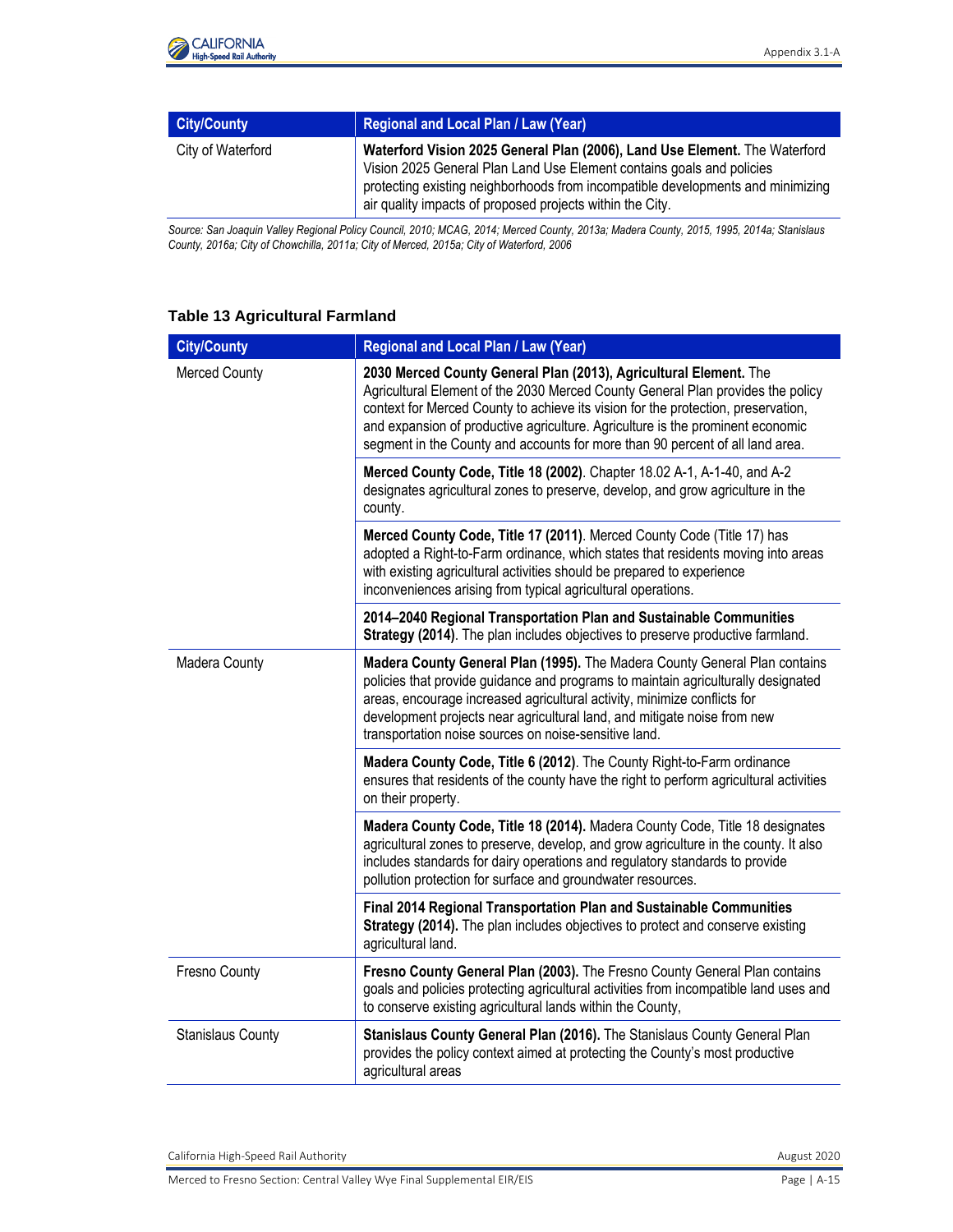| <b>City/County</b> | Regional and Local Plan / Law (Year)                                                                                                                                                                                                          |
|--------------------|-----------------------------------------------------------------------------------------------------------------------------------------------------------------------------------------------------------------------------------------------|
| City of Chowchilla | City of Chowchilla 2040 General Plan (2011). The City of Chowchilla 2040<br>General Plan contains policies that provide guidance to protect, preserve, and<br>maintain agricultural land and provide sound barriers for noise sensitive land. |
| City of Merced     | Merced Vision 2030 General Plan (2015). The Merced Vision 2030 General Plan<br>contains open space policies aimed at protecting regional agricultural resources.                                                                              |
| City of Waterford  | Waterford Vision 2025 General Plan (2006). The City of Waterford General Plan<br>contains plans and policies aimed at protecting and conserving agricultural areas<br>outside of the City's urban growth area.                                |

*Sources: Merced County, 2013a; Madera County, 1995, 2014a; Fresno County, 2003; Stanislaus County, 2016a; City of Chowchilla, 2011a; City of Merced, 2015a; City of Waterford, 2006*

#### **Table 14 Parks, Recreation, and Open Space**

| <b>City/County</b>   | Regional and Local Plan / Law (Year)                                                                                                                                                                                                                                                                                                                                                                         |
|----------------------|--------------------------------------------------------------------------------------------------------------------------------------------------------------------------------------------------------------------------------------------------------------------------------------------------------------------------------------------------------------------------------------------------------------|
| <b>Merced County</b> | Merced County Code of Ordinances (2013). This code states that in order to<br>implement the goals and objectives of the Merced County General Plan and to<br>mitigate impacts caused by new development within Merced County.                                                                                                                                                                                |
|                      | Merced County General Plan, Part II, Recreation and Cultural Resources<br>Element (2013). Goal RCR-1: Preserve, enhance, expand, and manage Merced<br>County's diverse system of regional parks, trails, recreation areas, and natural<br>resources for the enjoyment of present and future residents and park visitors.                                                                                     |
| Madera County        | Madera County Code of Ordinances (2013), Titles 14 and 18. The code<br>includes titles for building and construction, including open-space regulations.                                                                                                                                                                                                                                                      |
|                      | Madera County General Plan, Section 4, Recreational and Cultural Resources<br>(1995). This element contains goals and policies to encourage the promotion of<br>recreational facilities, establishes a requirement for dedication of land and/or<br>payment of fees, and encourages the preservation of open space along<br>transportation corridors.                                                        |
| City of Chowchilla   | City of Chowchilla 2040 General Plan (2011a), Land Use Element. The Land<br>Use Element of the City of Chowchilla 2040 General Plan contains an objective to<br>provide for an integrated recreation facility in cooperation with the Chowchilla<br>Water District and private property owners to utilize Berenda Reservoir, Ash<br>Slough and Berenda Slough as a recreational and open space trail system. |
|                      | City of Chowchilla Municipal Code, Chapter 12.24 (2014). Section 12.24.010:<br>Defines the "City park" designation and outlines regulations that govern their use.                                                                                                                                                                                                                                           |
| City of Merced       | Merced Vision 2030 General Plan (2016), Chapter 7, Open Space,<br>Conservation, and Recreation. Merced's General Plan contains goals and<br>policies that aim to protect the City's park, recreation, and open space facilities.                                                                                                                                                                             |
|                      | City of Merced Park and Open Space Master Plan (2004). The plan describes<br>current recreational assets; describes community needs for park and open space<br>resources and recreational programming; identifies recommendations for facility<br>upgrades and other opportunities for the city to pursue; and describes potential<br>funding options to implement recommendations in the plan.              |
|                      | City of Merced Municipal Code. The municipal code includes regulations for the<br>city's parks and open space areas.                                                                                                                                                                                                                                                                                         |

*Sources: Merced County, 2013a; Madera County, 1995; City of Chowchilla, 2011a; City of Merced, 2004*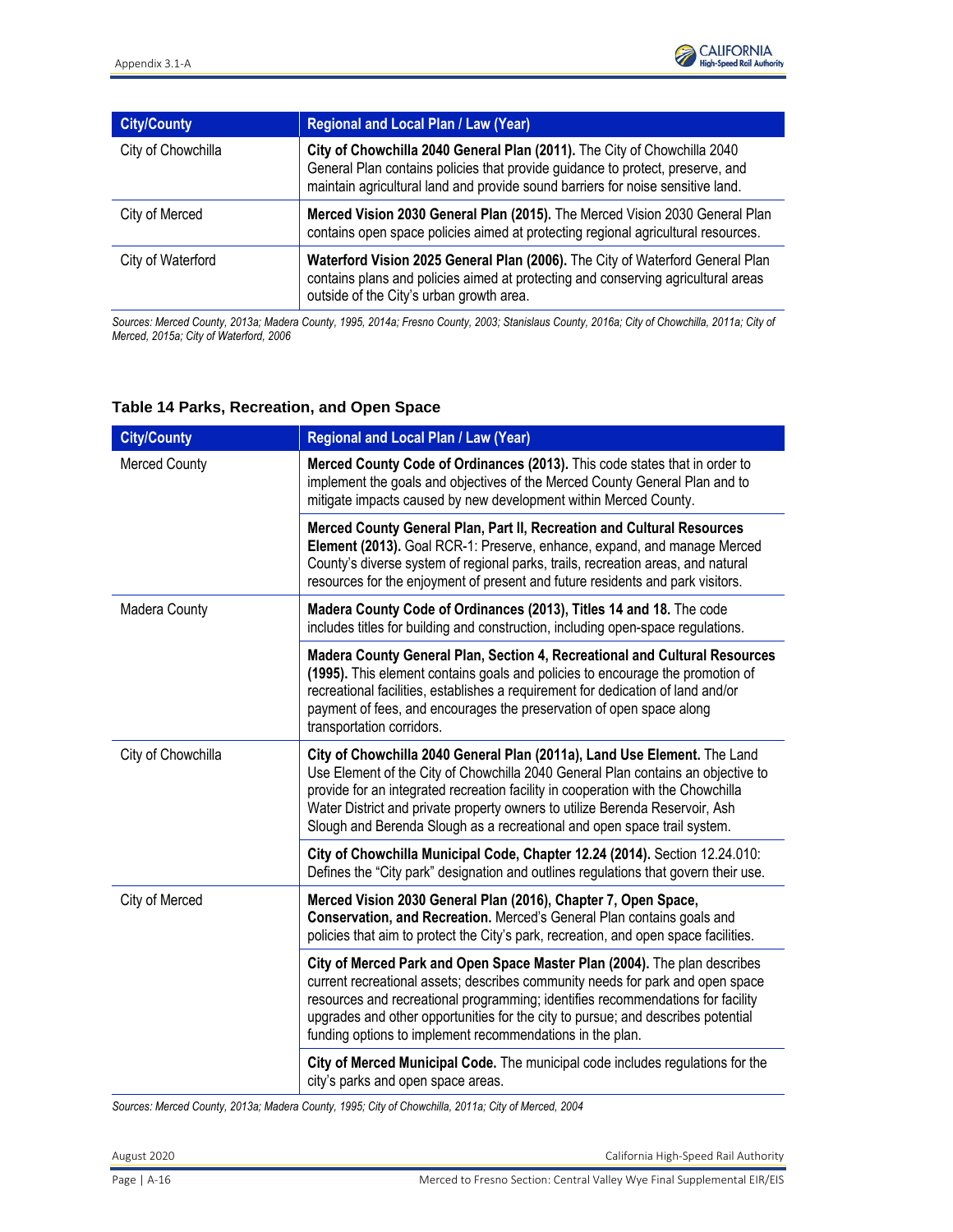

### **Table 15 Aesthetics and Visual Quality**

| <b>City/County</b>       | Regional and Local Plan / Law (Year)                                                                                                                                                                                                                                                                                                                                                                                                                                              |
|--------------------------|-----------------------------------------------------------------------------------------------------------------------------------------------------------------------------------------------------------------------------------------------------------------------------------------------------------------------------------------------------------------------------------------------------------------------------------------------------------------------------------|
| <b>Merced County</b>     | 2030 Merced County General Plan (2013). This element of the general plan<br>establishes policies to address the use and development of land to promote and<br>protect the County's scenic resources by preserving open space, protecting scenic<br>vista from scenic highways, considering landscape and views in development of<br>new roads, requiring good lighting practices to limit light pollution, and coordination<br>of new utility facilities to limit visual impacts. |
| Madera County            | Madera County General Plan (1995), Land Use Element. The general plan<br>establishes policies to protect the County's visual and scenic resources and to<br>develop a system of scenic routes                                                                                                                                                                                                                                                                                     |
| Fresno County            | Fresno County General Plan (2003), Open Space Element. The Fresno County<br>General Plan contains goals and policies providing the context to preserve scenic<br>views and vistas, as well as to protect scenic amenities in the right-of-way from the<br>detrimental effects from overhead transmission lines.                                                                                                                                                                   |
| <b>Stanislaus County</b> | Stanislaus County General Plan (2016). The Stanislaus County General Plan<br>contains goals and policies aimed at preserving scenic resources, particularly<br>where lands are designated Agriculture.                                                                                                                                                                                                                                                                            |
| City of Chowchilla       | City of Chowchilla 2040 General Plan (2011), Circulation Element. The general<br>plan establishes policies, goals, and objectives to limit visual impacts and promote<br>diverse pedestrian areas. It designates West Robertson Boulevard, SR 233, as a<br>Scenic Corridor from SR 99 to SR 152.                                                                                                                                                                                  |
| City of Merced           | Merced Vision 2030 General Plan (2015). Merced's General Plan contains goals<br>and policies to promote the protection and enhancement of designated scenic<br>routes.                                                                                                                                                                                                                                                                                                            |

*Source: Merced County, 2013a; Madera County, 1995; Fresno County, 2003; Stanislaus County, 2016a; City of Chowchilla, 2011a; City of Chowchilla and Chowchilla Redevelopment Agency, 2008; City of Merced, 2015a*

#### **Table 16 Cultural Resources**

| <b>City/County</b>   | <b>Regional and Local Plan / Law (Year)</b>                                                                                                                                                                                                                                                                                                                                                                                                       |
|----------------------|---------------------------------------------------------------------------------------------------------------------------------------------------------------------------------------------------------------------------------------------------------------------------------------------------------------------------------------------------------------------------------------------------------------------------------------------------|
| Merced County        | 2030 Merced County General Plan (2013). The 2030 Merced County General<br>Plan establishes policies and goals to protect and preserve the cultural,<br>archaeological, and historic resources of the County in order to maintain its unique<br>character.                                                                                                                                                                                         |
| <b>Madera County</b> | Madera County General Plan (1995). The Madera County General Plan<br>establishes policies and goals to identify, protect, and enhance Madera County's<br>important historical, archaeological, paleontological, and cultural sites and their<br>contributing environment.                                                                                                                                                                         |
| <b>Fresno County</b> | Fresno County General Plan (2003), Open Space Element. The General Plan<br>Open Space Element addresses the identification, protection, and preservation of<br>historical, cultural, and geological resources. A number of policies describe the<br>steps to be taken to ensure the identification, protection, and preservation of<br>significant cultural resources. Other policies require communication with local<br>Native American groups. |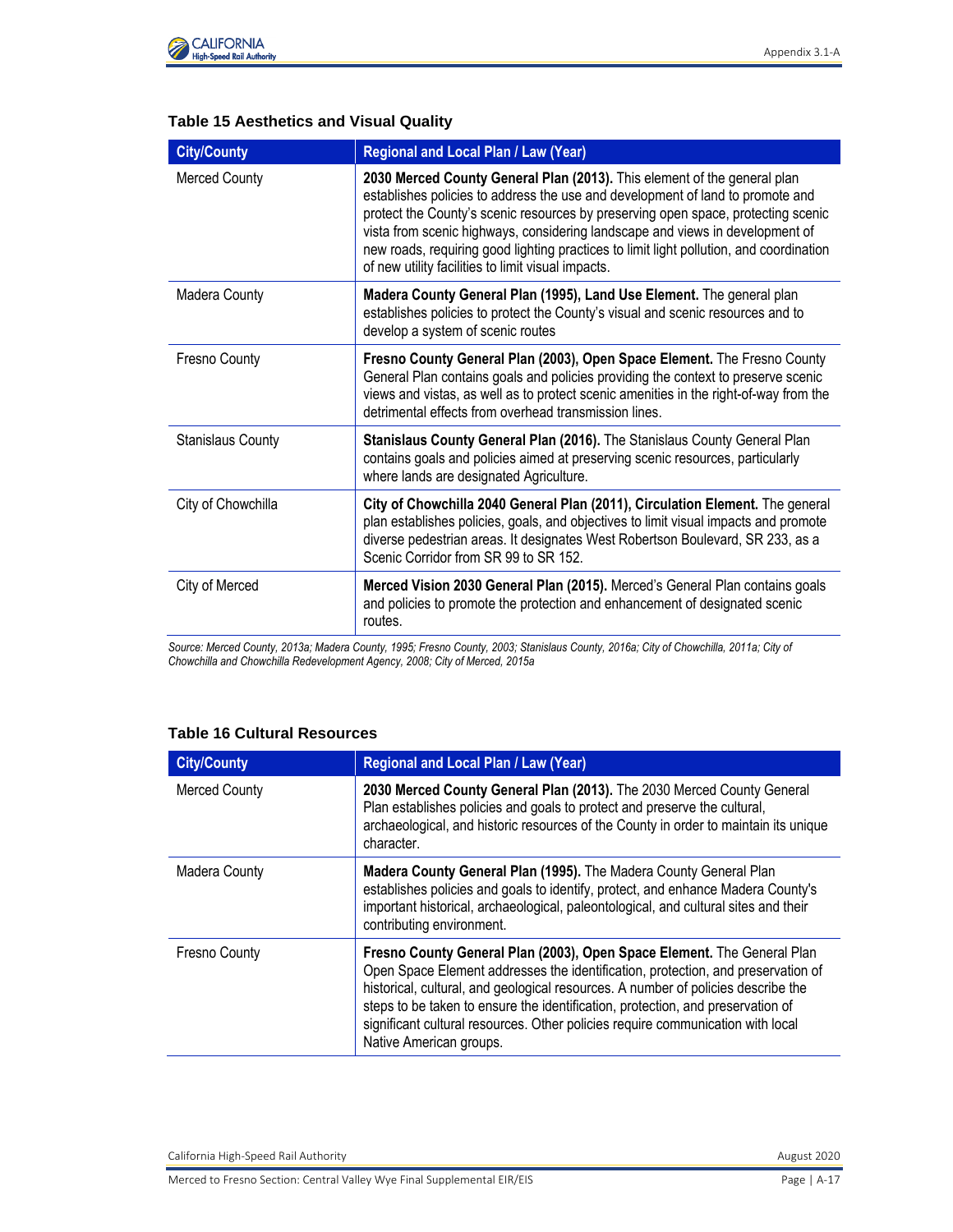

| <b>City/County</b>       | Regional and Local Plan / Law (Year)                                                                                                                                                                                                                                                                                                                                                                                                                      |
|--------------------------|-----------------------------------------------------------------------------------------------------------------------------------------------------------------------------------------------------------------------------------------------------------------------------------------------------------------------------------------------------------------------------------------------------------------------------------------------------------|
| <b>Stanislaus County</b> | Stanislaus County General Plan (2016). The Stanislaus County General Plan<br>contains policies and goals to identify, protect, and enhance the County's<br>important historical, archaeological, paleontological, and cultural sites and their<br>contributing environment.                                                                                                                                                                               |
| City of Chowchilla       | City of Chowchilla 2040 General Plan (2011). The City of Chowchilla 2040<br>General Plan contains goals and policies to preserve Chowchilla's cultural and<br>historical resources by promoting an understanding of the significance of the city's<br>cultural resources. The plan also contains goals and policies that provide guidance<br>and criteria to identify, study, preserve, and enhance archeological, cultural, and<br>historical resources. |
| City of Merced           | Merced Vision 2030 General Plan (2015). The Merced Vision 2030 General Plan<br>Addresses the identification and protection of historical, cultural and<br>paleontological resources; diverse cultural resources; and long-term historic<br>preservation planning.                                                                                                                                                                                         |
| City of Waterford        | Waterford Vision 2025 General Plan (2006). The Waterford Vision 2025 General<br>Plan contains policies and goals to identify, protect, and enhance important<br>historical, archaeological, paleontological, and cultural sites and their contributing<br>environment.                                                                                                                                                                                    |

*Sources: Merced County, 2013a; Madera County, 1995; Stanislaus County, 2016a; City of Chowchilla, 2011a;* City of Waterford, 2006;

### **Table 17 Regional Growth**

| <b>City/County</b>   | Regional and Local Plan / Law (Year)                                                                                                                                                                                                                                                                                                                                                                                                                                                           |
|----------------------|------------------------------------------------------------------------------------------------------------------------------------------------------------------------------------------------------------------------------------------------------------------------------------------------------------------------------------------------------------------------------------------------------------------------------------------------------------------------------------------------|
| <b>Merced County</b> | 2030 Merced County General Plan (2013). The Merced County General Plan<br>has five "guiding principles" which are intended to steer management direction in<br>the city, including agriculture, economic development, environmental quality,<br>public facilities and services, and transportation.                                                                                                                                                                                            |
|                      | Regional Transportation Plan, 2014-2040, Sustainable Communities<br>Strategy (2014). This regional transportation plan incorporates the new<br>sustainable communities' strategy in compliance with the Sustainable<br>Communities and Climate Protection Act of 2008. The county includes the city of<br>Merced and several smaller jurisdictions, such as Atwater, Livingston, Gustine,<br>Los Banos, and Dos Palos. The plan has the following seven overarching goals or<br>vision themes: |
|                      | Provide a good system of roads that are well maintained, safe, and efficient<br>п<br>and meet the transportation demands of people and freight                                                                                                                                                                                                                                                                                                                                                 |
|                      | Provide a transit system that is a viable choice<br>п                                                                                                                                                                                                                                                                                                                                                                                                                                          |
|                      | Support full-time employment with livable waters<br>٠                                                                                                                                                                                                                                                                                                                                                                                                                                          |
|                      | Preserve productive agricultural land/maintain strong agricultural economy<br>п<br>and quality of life                                                                                                                                                                                                                                                                                                                                                                                         |
|                      | Support orderly and planned growth that enhances the integration and<br>٠<br>connectivity of various modes of transportation                                                                                                                                                                                                                                                                                                                                                                   |
|                      | Support clean air and water and avoid, minimize, or mitigate negative<br>٠<br>impacts on the environment                                                                                                                                                                                                                                                                                                                                                                                       |
|                      | Provide funds for building, operating, and maintaining the existing and future<br>٠<br>regional transportation system, and ensure funding transportation<br>investments are cost-effective                                                                                                                                                                                                                                                                                                     |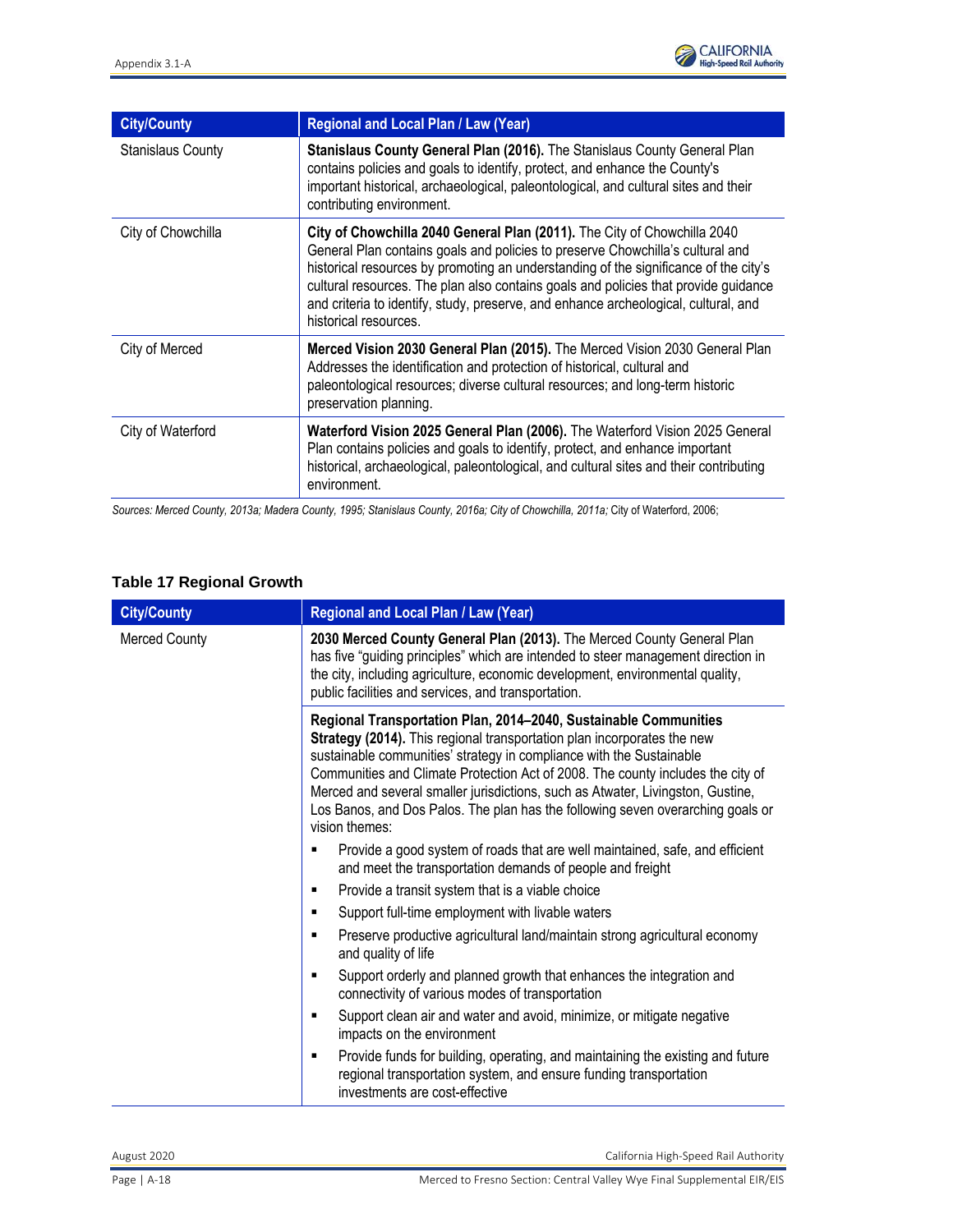| <b>City/County</b>   | Regional and Local Plan / Law (Year)                                                                                                                                                                                                                                                                                                                                                                                                                                                                                                                                                                                                                                                                                                                                                                                                                                                                                                                                                                                                                                                                                                                                                                                                                                                                                                                                                                                                                                                                                                                                                                                                                                                                                                                                                                                                                                                                                                                          |
|----------------------|---------------------------------------------------------------------------------------------------------------------------------------------------------------------------------------------------------------------------------------------------------------------------------------------------------------------------------------------------------------------------------------------------------------------------------------------------------------------------------------------------------------------------------------------------------------------------------------------------------------------------------------------------------------------------------------------------------------------------------------------------------------------------------------------------------------------------------------------------------------------------------------------------------------------------------------------------------------------------------------------------------------------------------------------------------------------------------------------------------------------------------------------------------------------------------------------------------------------------------------------------------------------------------------------------------------------------------------------------------------------------------------------------------------------------------------------------------------------------------------------------------------------------------------------------------------------------------------------------------------------------------------------------------------------------------------------------------------------------------------------------------------------------------------------------------------------------------------------------------------------------------------------------------------------------------------------------------------|
|                      | Specifically, the plan identifies a goal and several policies for passenger rail<br>service. The goal is that the rail system should provide safe and reliable service<br>for passengers. This applies to passenger service on Amtrak routes in the San<br>Joaquin Valley and includes the HSR system connecting the cities of Merced and<br>Los Banos to Sacramento and the San Francisco Bay Area (Bay Area), as well as<br>Fresno and destinations farther south. The plan commits Merced County to<br>supporting the HSR planning process and actively providing comments and input.                                                                                                                                                                                                                                                                                                                                                                                                                                                                                                                                                                                                                                                                                                                                                                                                                                                                                                                                                                                                                                                                                                                                                                                                                                                                                                                                                                      |
|                      | With a HSR station planned for the city of Merced, the plan also includes<br>statements about coordinating future land use patterns and the transportation<br>system, including HSR, to foster economic prosperity and integrated mixed-use<br>communities. This goal encompasses transit-oriented land uses around the<br>planned Merced Station.                                                                                                                                                                                                                                                                                                                                                                                                                                                                                                                                                                                                                                                                                                                                                                                                                                                                                                                                                                                                                                                                                                                                                                                                                                                                                                                                                                                                                                                                                                                                                                                                            |
| Madera County        | Madera County General Plan (1995). The plan lays out goals and policies to<br>guide development in the county.                                                                                                                                                                                                                                                                                                                                                                                                                                                                                                                                                                                                                                                                                                                                                                                                                                                                                                                                                                                                                                                                                                                                                                                                                                                                                                                                                                                                                                                                                                                                                                                                                                                                                                                                                                                                                                                |
|                      | Madera County 2014 Regional Transportation Plan and Sustainable<br>Communities Strategy (2014). The plan reflects the horizon year of 2040 to<br>ensure that the transportation system and implementation policies and programs<br>will safely and efficiently accommodate growth envisioned in the general plan land<br>use elements adopted by the Cities of Chowchilla and Madera and Madera<br>County. The strategy is a new element of the regional transportation plan that<br>demonstrates the integration of land use, transportation strategies, and<br>transportation investments with the goal of showing that Madera County can meet<br>the California Air Resources Board regional greenhouse gas reduction target of 5<br>percent.<br>The plan identifies eight broad policy goals to guide Madera County in the pursuit<br>of quality growth and highly integrated transportation systems. Related to the<br>California HSR Program, these goals for Madera County include enhancing<br>transportation system coordination, efficiency, and intermodal connectivity<br>considering that no HSR stations would be located in the county. The plan<br>documents the participation of the Madera County Transportation Commission,<br>the Cities of Madera and Chowchilla, and Madera County in the California High-<br>Speed Rail Authority's program to implement service from Southern California to<br>the Bay Area via the San Joaquin Valley. The route through Madera County<br>follows SR 99. The Madera County Transportation Commission has been<br>participating in planning activities, such as the following:<br>Participating in the project development process<br>Providing guidance on local issues, development plans, and policies<br>П<br>Assisting in the development and evaluation of alternatives<br>٠<br>Participating in public involvement activities and events<br>٠<br>Serving as liaisons to local communities<br>П |
| <b>Fresno County</b> | Fresno County General Plan (2003, 2016). The plan includes general policy<br>elements that guide growth and development in the county.                                                                                                                                                                                                                                                                                                                                                                                                                                                                                                                                                                                                                                                                                                                                                                                                                                                                                                                                                                                                                                                                                                                                                                                                                                                                                                                                                                                                                                                                                                                                                                                                                                                                                                                                                                                                                        |
|                      | Fresno County Regional Transportation Plan and Sustainable Communities<br>Strategy (2014). This plan addresses transportation improvement needs for<br>existing multi-modal transportation systems operating in Fresno County and its 15<br>cities. It also considers associated financial constraints to improve the highway,<br>streets, non-motorized, transit, rail, and aviation systems. It will be challenging to<br>meet the planned transportation objectives because of continued population<br>growth, a largely rural population, higher rates of unemployment, lower levels of                                                                                                                                                                                                                                                                                                                                                                                                                                                                                                                                                                                                                                                                                                                                                                                                                                                                                                                                                                                                                                                                                                                                                                                                                                                                                                                                                                   |

California High-Speed Rail Authority **August 2020** 

Merced to Fresno Section: Central Valley Wye Final Supplemental EIR/EIS Page 1 A-19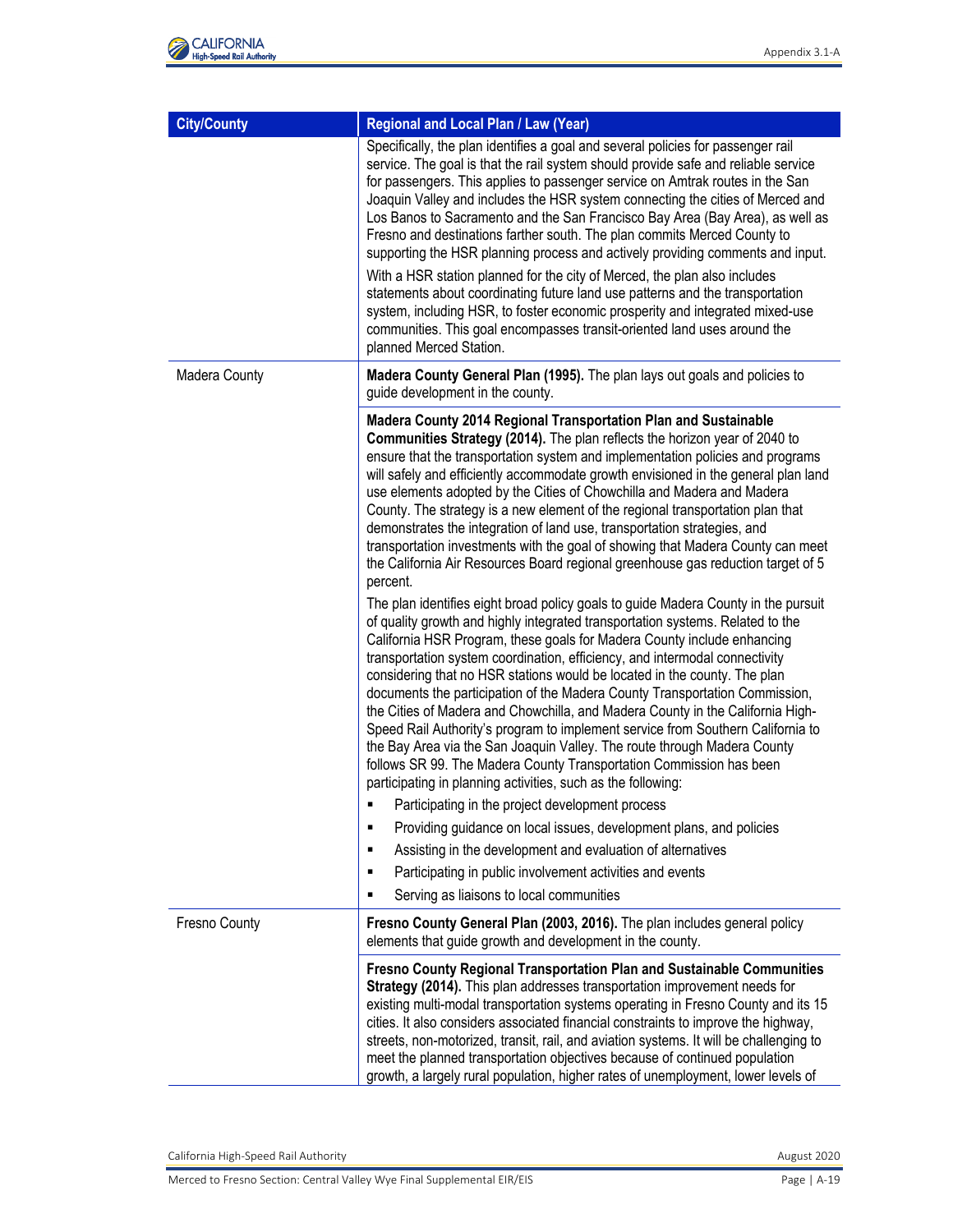

| <b>City/County</b> | Regional and Local Plan / Law (Year)                                                                                                                                                                                                                                                                                                                                                                                                                                                                                                                                                                                                                             |
|--------------------|------------------------------------------------------------------------------------------------------------------------------------------------------------------------------------------------------------------------------------------------------------------------------------------------------------------------------------------------------------------------------------------------------------------------------------------------------------------------------------------------------------------------------------------------------------------------------------------------------------------------------------------------------------------|
|                    | education attainment, low median household income, and higher poverty rates<br>compared to statewide characteristics.                                                                                                                                                                                                                                                                                                                                                                                                                                                                                                                                            |
|                    | The plan focuses on preserving existing facilities and services, sound financial<br>management that leverages existing funds, and balancing transportation needs<br>with future land use. This includes promoting higher-density land development in<br>and around existing urban centers and encouraging annexation prior to urban<br>development on the unincorporated fringe. In addition, the plan calls for reducing<br>auto use, increasing transit use (including the HSR system), interconnecting<br>modes of transportation, and planning transportation to national parks in the<br>county's eastern portion.                                          |
|                    | With respect to HSR planning and construction, the Fresno Council of<br>Governments' plan states its support for providing a regional connection with the<br>other major population centers in the San Joaquin Valley. In particular, the plan<br>supports the location and development of the heavy maintenance facility in Fresno<br>County. When the HSR is operational, the plan proposes linking the planned<br>regional bus rapid transit system as well as building a new streetcar line to<br>connect with the planned HSR station. The plan integrates the HSR system into<br>the regional transportation plan to maximize its benefits for the county. |
| City of Chowchilla | City of Chowchilla 2040 General Plan (2011, 2017). The plan outlines the City's<br>priorities for growth and development, and includes a housing element that<br>describes the City's plan for housing.                                                                                                                                                                                                                                                                                                                                                                                                                                                          |
| City of Merced     | City of Merced General Plan (2015, 2016). The plan includes goals and policies<br>that outline the cities priorities for growth and development.                                                                                                                                                                                                                                                                                                                                                                                                                                                                                                                 |
| City of Madera     | City of Madera General Plan (2009, 2015). The general plan includes general<br>policy elements that identify the city's goals and objectives for the physical growth<br>and development of the city.                                                                                                                                                                                                                                                                                                                                                                                                                                                             |
| City of Fresno     | City of Fresno General Plan (2014). Fresno's vision is for a balanced city that<br>includes an appropriate growth and investment proportion focused downtown, in<br>established neighborhoods, and along planned bus rapid transit corridors<br>proposed for infill development and neighborhood rehabilitation through 2035.                                                                                                                                                                                                                                                                                                                                    |

*Sources: Merced County, 2013a; City of Merced, 2015 and 2016; Madera County, 1995, 2014a; City of Chowchilla, 2011a, 2017; City of Madera, 2009 and 2015; Fresno County, 2003 and 2016; City of Fresno, 2014.*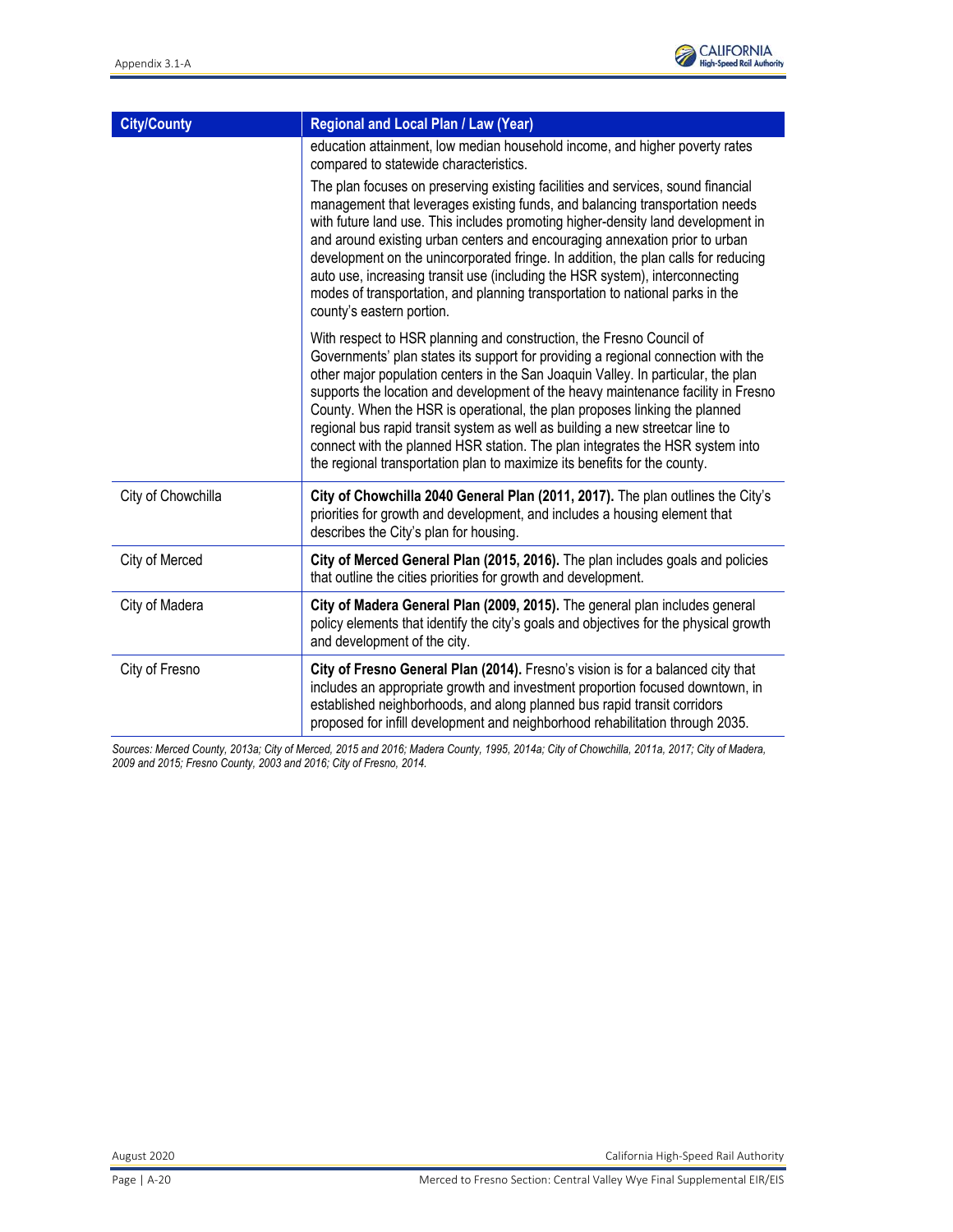

## **REFERENCES**

- City of Chowchilla. 2010. *General Plan Updated 2040 Draft Environmental Impact Report.*  Section 4.3, Population and Housing.
- ———. 2011a. *City of Chowchilla 2040 General Plan*. Accessed: December 8 and 31, 2014.
- ———. 2011b. Local Hazard Mitigation Plan. Available[:http://hazardmitigation.calema.ca.gov/docs/approved\\_lhmps\\_under\\_2008\\_fem](http://hazardmitigation.calema.ca.gov/docs/approved_lhmps_under_2008_fema_guidance/Chowchilla_%20LHMP_2011.pdf) [a\\_guidance/Chowchilla\\_%20LHMP\\_2011.pdf.](http://hazardmitigation.calema.ca.gov/docs/approved_lhmps_under_2008_fema_guidance/Chowchilla_%20LHMP_2011.pdf) Accessed 2011
- ———. 2017. 2040 General Plan, 2016-2024 Housing Element. Adopted April 2017. <http://www.ci.chowchilla.ca.us/DocumentCenter/View/440>
- City of Chowchilla and Chowchilla Redevelopment Agency. 2008. *City of Chowchilla Downtown Master Plan, Volume 1: Master Plan Goals, Objectives and Policies, Public Review Draft*. Chowchilla, CA. September 15, 2008.
- City of Fresno. 2014. *City of Fresno General Plan, Economic Development and Fiscal Sustainability*. Available[:https://www.fresno.gov/darm/wp](https://www.fresno.gov/darm/wp-content/uploads/sites/10/2016/11/GP2EconomicDevelopment.pdf)[content/uploads/sites/10/2016/11/GP2EconomicDevelopment.pdf.](https://www.fresno.gov/darm/wp-content/uploads/sites/10/2016/11/GP2EconomicDevelopment.pdf)Adopted: December 18, 2014.
- City of Madera. 2009. City of Madera General Plan. Available: [http://www.cityofmadera.org/c/document\\_library/get\\_file?uuid=73693e87-e0a2-4ee0](http://www.cityofmadera.org/c/document_library/get_file?uuid=73693e87-e0a2-4ee0-ac77-cd786c64c79e&groupId=10128) [ac77-cd786c64c79e&groupId=10128.](http://www.cityofmadera.org/c/document_library/get_file?uuid=73693e87-e0a2-4ee0-ac77-cd786c64c79e&groupId=10128) Accessed: December 31, 2014.
- ———. 2015. 2016–2024 Housing Element Update. Adopted December 2, 2015. [http://www.cityofmadera.ca.gov/home/departments/community-development/general](http://www.cityofmadera.ca.gov/home/departments/community-development/general-plan/)[plan/](http://www.cityofmadera.ca.gov/home/departments/community-development/general-plan/)
- City of Merced. 2004. *City of Merced Park and Open Space Master Plan*. [www.cityofmerced.org/depts/parks\\_n\\_community\\_services/info/master\\_plan.asp](http://www.cityofmerced.org/depts/parks_n_community_services/info/master_plan.asp) (accessed September 11, 2017).
- ———. 2012. *Merced Vision 2030 General Plan, Noise Element*. January 2012. Merced, CA. [www.cityofmerced.org/depts/cd/planning/merced\\_vision\\_2030\\_general\\_plan.asp](http://www.cityofmerced.org/depts/cd/planning/merced_vision_2030_general_plan.asp) (accessed January 8, 2015).
- ———. 2013. *City of Merced 2013 Bicycle Transportation Plan*. <https://www.cityofmerced.org/civicax/filebank/blobdload.aspx?BlobID=13321>
- ———. 2015a. *Merced Vision 2030 General Plan*. Adopted January 3, 2012; reflects amendments through August 21, 2015. [https://www.cityofmerced.org/depts/cd/planning/merced\\_vision\\_2030\\_general\\_plan.asp.](https://www.cityofmerced.org/depts/cd/planning/merced_vision_2030_general_plan.asp) Accessed August 29, 2016 (accessed August 16, 2016).
- ———. 2015b. *City of Merced Draft Local Hazard Mitigation Plan*. Adopted March 16, 2015. https://www.cityofmerced.org/depts/cd/planning/draft\_local\_hazard\_mitigation\_plan/draft [documents.asp](https://www.cityofmerced.org/depts/cd/planning/draft_local_hazard_mitigation_plan/draft_documents.asp) (accessed September 26, 2016).
- City of Oakdale. 1996. *Oakdale Municipal Airport Master Plan 1995-2015.* [http://media.wix.com/ugd/49e361\\_9c9892626a934832817b3a9eb1f920d8.pdf](http://media.wix.com/ugd/49e361_9c9892626a934832817b3a9eb1f920d8.pdf) (accessed September 27, 2016).
- City of Waterford. 2006. *Waterford Vision 2025 General Plan*. Adopted October 26, 2006. <http://cityofwaterford.org/departments/planning/general-plan/> (accessed August 16, 2016).
- ———. 2011a. Draft Local Hazard Mitigation Plan. [http://cityofwaterford.org/wp](http://cityofwaterford.org/wp-content/uploads/2010/09/HMP-Policy-draft.pdf)[content/uploads/2010/09/HMP-Policy-draft.pdf](http://cityofwaterford.org/wp-content/uploads/2010/09/HMP-Policy-draft.pdf) (accessed September 26, 2016).

California High-Speed Rail Authority **August 2020** California High-Speed Rail Authority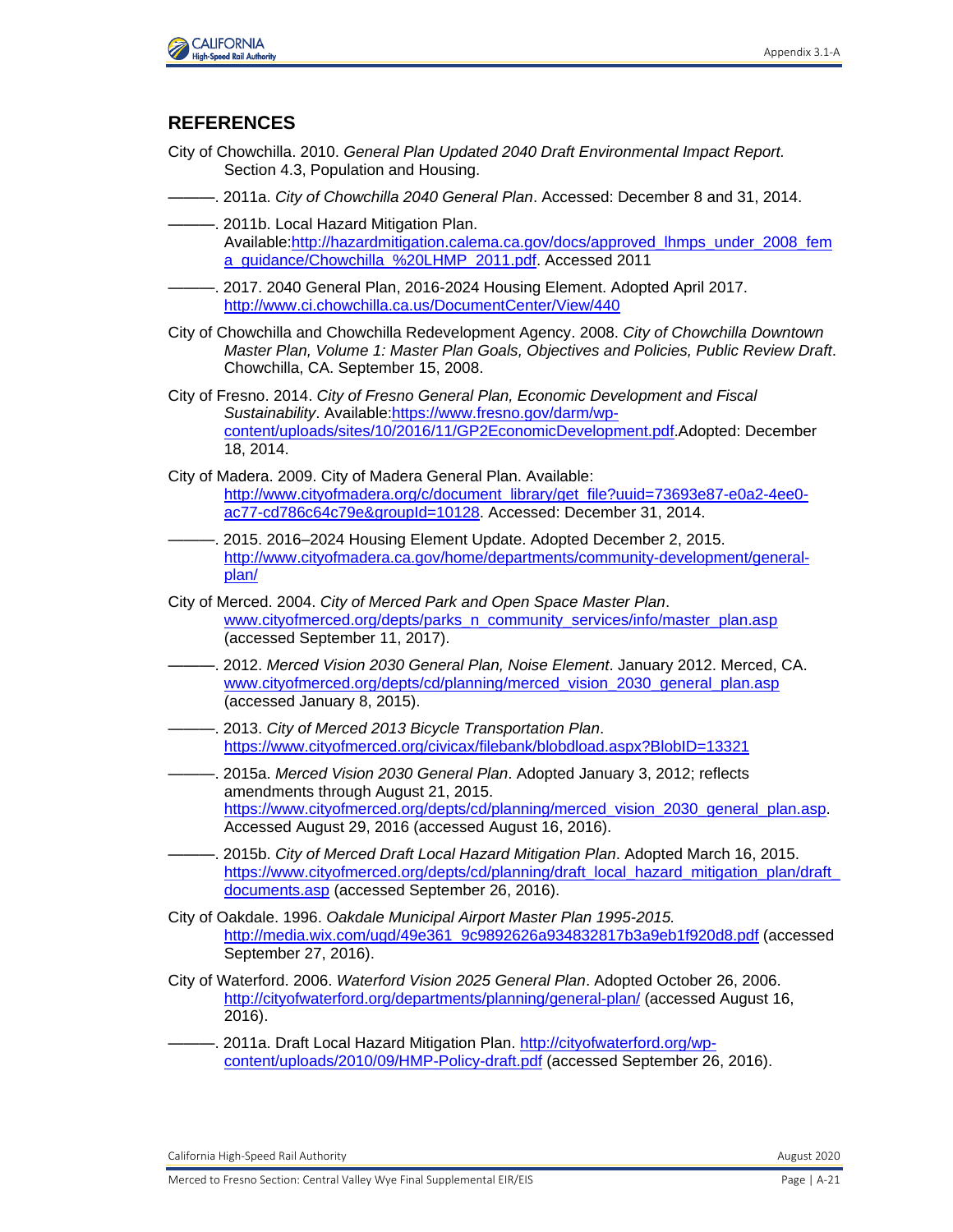

- ———. 2011b. City of Waterford Emergency Operations Plan. [http://50.87.249.78/~cityofw9/wp](http://50.87.249.78/~cityofw9/wp-content/uploads/2011/11/EOP-Final-Combined-11-7-11-2.pdf)[content/uploads/2011/11/EOP-Final-Combined-11-7-11-2.pdf](http://50.87.249.78/~cityofw9/wp-content/uploads/2011/11/EOP-Final-Combined-11-7-11-2.pdf) (accessed September 26, 2016).
- Fresno County. 2003. *Fresno County General Plan*. Adopted October 3, 2000; reflects amendments through March 25, 2003. <http://www.co.fresno.ca.us/DepartmentPage.aspx?id=68048> (accessed August 2, 2016).
- ———. 2009. *Fresno County Multi-Hazard Mitigation Plan*. [http://hazardmitigation.calema.ca.gov/docs/approved\\_lhmps\\_under\\_2008\\_fema\\_guidanc](http://hazardmitigation.calema.ca.gov/docs/approved_lhmps_under_2008_fema_guidance/Fresno_MHMP.pdf) [e/Fresno\\_MHMP.pdf](http://hazardmitigation.calema.ca.gov/docs/approved_lhmps_under_2008_fema_guidance/Fresno_MHMP.pdf) (accessed September 26, 2016).
- Madera County. 1995. *Madera County General Plan*. Adopted October 24, 1995. Available at [www.madera-county.com/rma/planningdept/planning\\_dept\\_docs.html.](http://www.madera-county.com/rma/planningdept/planning_dept_docs.html) Accessed July 2010. Madera, CA.
- ———. 2010a. Madera County General Plan Air Quality Element. Available: Available: [http://www.madera-county.com/index.php/county-forms/category/46-general-plan](http://www.madera-county.com/index.php/county-forms/category/46-general-plan-document-materials?download=1621:1331744484documentuploadairqualityelementfinal)[document-materials?download=1621:1331744484documentuploadairqualityelementfinal](http://www.madera-county.com/index.php/county-forms/category/46-general-plan-document-materials?download=1621:1331744484documentuploadairqualityelementfinal) (Accessed: March 11, 2016).
- ———. 2010b. *Operational Area Emergency Operations Plan.* [www.madera](http://www.madera-county.com/index.php/emergency-operations-plan)[county.com/index.php/emergency-operations-plan](http://www.madera-county.com/index.php/emergency-operations-plan) (accessed June 18, 2013).
- ———. 2011. *Madera County, California Local Hazard Mitigation Plan*. Final Plan. February 2011.
- ———. 2014a. *2014 Madera County Final 2014 Regional Transportation Plan and Sustainable Communities Strategy*. [www.maderactc.org/wp-content/uploads/2014/07/MCTC-2014-](http://www.maderactc.org/wp-content/uploads/2014/07/MCTC-2014-Final-RTP-SCS.pdf) [Final-RTP-SCS.pdf](http://www.maderactc.org/wp-content/uploads/2014/07/MCTC-2014-Final-RTP-SCS.pdf) (accessed October 2, 2015).
- ———. 2014b. *Integrated Regional Water Management Plan, Volume 1.* Prepared by Boyle Engineering Corporation. April. [www.madera-county.com/index.php/forms-and](http://www.madera-county.com/index.php/forms-and-documents/category/167-the-integrated-regional-water-management-plan-irwmp?download=1918:the-integrated-regional-water-management-plan)[documents/category/167-the-integrated-regional-water-management-plan](http://www.madera-county.com/index.php/forms-and-documents/category/167-the-integrated-regional-water-management-plan-irwmp?download=1918:the-integrated-regional-water-management-plan)[irwmp?download=1918:the-integrated-regional-water-management-plan.](http://www.madera-county.com/index.php/forms-and-documents/category/167-the-integrated-regional-water-management-plan-irwmp?download=1918:the-integrated-regional-water-management-plan)
- . 2015. Draft Madera Countywide Airport Land Use Compatibility Plan. Airport Land Use Commission. July 2015 Public Review Draft.
- Madera County Planning Department. 2012. Fairmead Colony Area Plan Alternative D. [www.madera-county.com/index.php/county-forms/category/52-fairmead-colony-area](http://www.madera-county.com/index.php/county-forms/category/52-fairmead-colony-area-plan)[plan.](http://www.madera-county.com/index.php/county-forms/category/52-fairmead-colony-area-plan) January 15, 2015.
- Madera County Transportation Commission (MCTC). 2004. *Madera County 2004 Regional Bicycle Transportation Plan*. January 2004. [www.maderactc.comcastbiz.net/pdf\\_files/2004BikePlanFinal.pdf](http://www.maderactc.comcastbiz.net/pdf_files/2004BikePlanFinal.pdf) (accessed October 2, 2015).

Merced County. 2007. *Emergency Operations Plan*. Merced, CA.

- ———. 2013a. *2030 Merced County General Plan*, Public Review Draft. Available: [http://www.co.merced.ca.us/pdfs/planning/generalplan/focusgroup4/policies/focus4combi](http://www.co.merced.ca.us/pdfs/planning/generalplan/focusgroup4/policies/focus4combined.pdf) [ned.pdf.](http://www.co.merced.ca.us/pdfs/planning/generalplan/focusgroup4/policies/focus4combined.pdf) Accessed: December 31, 2014.
- ———. 2013b. *Merced Integrated Regional Water Management Plan*. Prepared by RMC. August. [http://mercedirwmp.org/files/Merced\\_IRWM\\_Plan.pdf](http://mercedirwmp.org/files/Merced_IRWM_Plan.pdf)
- ———. 2013c. *County of Merced Emergency Operations Plan*. Prepared by Howell Consulting. December 2013. [www.co.merced.ca.us/BoardAgenda/2013/MG189171/AS189204/AS189214/AI189266/D](http://www.co.merced.ca.us/BoardAgenda/2013/MG189171/AS189204/AS189214/AI189266/DO188949/all_pages.pdf) [O188949/all\\_pages.pdf.](http://www.co.merced.ca.us/BoardAgenda/2013/MG189171/AS189204/AS189214/AI189266/DO188949/all_pages.pdf)
- ———. 2014. *Merced County Multi-Jurisdictional Local Hazard Mitigation Plan*. Prepared by Howell Consulting. August 2014. [www.mercedhazmit.com/.](http://www.mercedhazmit.com/)

August 2020 California High-Speed Rail Authority